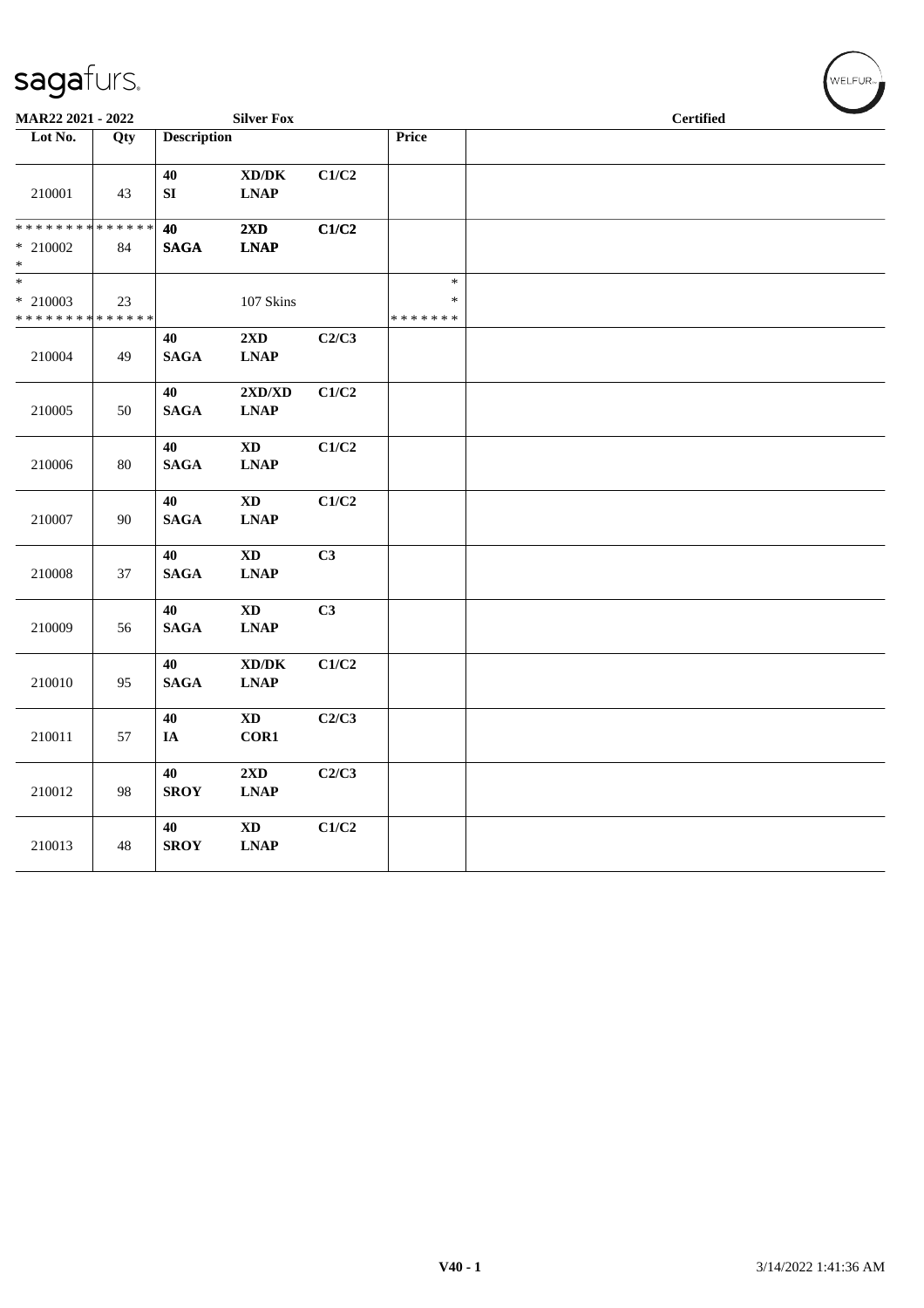| MAR22 2021 - 2022                                              |     |                    | <b>Silver Fox</b>                      |       |                                   | <b>Certified</b> |  |
|----------------------------------------------------------------|-----|--------------------|----------------------------------------|-------|-----------------------------------|------------------|--|
| Lot No.                                                        | Qty | <b>Description</b> |                                        |       | Price                             |                  |  |
| 210061                                                         | 98  | 30<br>SI           | <b>Dark</b><br><b>LNAP</b>             | C1/C2 |                                   |                  |  |
| * * * * * * * * * * * * * *<br>$* 210062$<br>$\ast$            | 105 | 30<br><b>SAGA</b>  | 3XD                                    | C2/C3 |                                   |                  |  |
| $\ast$<br>$*$ 210063<br>* * * * * * * * * * * * * *            | 32  |                    | 137 Skins                              |       | $\ast$<br>$\ast$<br>* * * * * * * |                  |  |
| 210064                                                         | 105 | 30<br><b>SAGA</b>  | 2XD                                    | C1/C2 |                                   |                  |  |
| 210065                                                         | 63  | 30<br><b>SAGA</b>  | 2XD                                    | C2/C3 |                                   |                  |  |
| 210066                                                         | 89  | 30<br><b>SAGA</b>  | 2XD                                    | C3/C4 |                                   |                  |  |
| * * * * * * * * * * * * * *<br>$* 210067$<br>$\ast$            | 105 | 30<br><b>SAGA</b>  | 2XD<br><b>LNAP</b>                     | C1/C2 |                                   |                  |  |
| $\ast$<br>$*$ 210068<br>* * * * * * * * * * * * * *            | 60  |                    | 165 Skins                              |       | $\ast$<br>$\ast$<br>* * * * * * * |                  |  |
| **************<br>* 210069<br>$\ast$                           | 91  | 30<br><b>SAGA</b>  | $2\mathbf{X}\mathbf{D}$<br><b>LNAP</b> | C1/C2 |                                   |                  |  |
| $\ast$<br>* 210070<br>* * * * * * * * * * * * * *              | 30  |                    | 121 Skins                              |       | $\ast$<br>$\ast$<br>* * * * * * * |                  |  |
| 210071                                                         | 52  | 30<br><b>SAGA</b>  | $2\mathbf{X}\mathbf{D}$<br><b>LNAP</b> | C2/C3 |                                   |                  |  |
| 210072                                                         | 41  | 30<br><b>SAGA</b>  | $2\mathbf{X}\mathbf{D}$<br><b>LNAP</b> | C3/C4 |                                   |                  |  |
| 210073                                                         | 31  | 30<br><b>SAGA</b>  | 2XD<br><b>LNAP</b>                     | C3/C4 |                                   |                  |  |
| ******** <mark>******</mark><br>$* 210074$<br>$\ast$           | 105 | 30<br><b>SAGA</b>  | <b>XD</b>                              | C1/C2 |                                   |                  |  |
| $\ast$<br>$*$ 210075<br>$*$                                    | 98  |                    | $\sqrt{2}$                             |       | $\ast$<br>$\ast$<br>$\ast$        |                  |  |
| $\frac{1}{*}$<br>$* 210076$<br>$\ast$                          | 98  |                    | 3                                      |       | $\ast$<br>$\ast$<br>$\ast$        |                  |  |
| $\overline{\phantom{1}}$<br>$*$ 210077<br>$\ast$               | 91  |                    | 4                                      |       | $\ast$<br>$\ast$<br>$\ast$        |                  |  |
| $\overline{\ast}$<br>$*$ 210078<br>* * * * * * * * * * * * * * | 24  |                    | 416 Skins                              |       | $\ast$<br>∗<br>* * * * * * *      |                  |  |
| * * * * * * * * * * * * * *<br>$*$ 210079<br>$\ast$            | 105 | 30<br><b>SAGA</b>  | <b>XD</b>                              | C1/C2 |                                   |                  |  |
| $\ast$<br>$*$ 210080<br>$\ast$                                 | 98  |                    | $\overline{c}$                         |       | $\ast$<br>$\ast$<br>$\ast$        |                  |  |

 $(w$ ELFUR<sub><sup>n</sub></sub></sub></sup>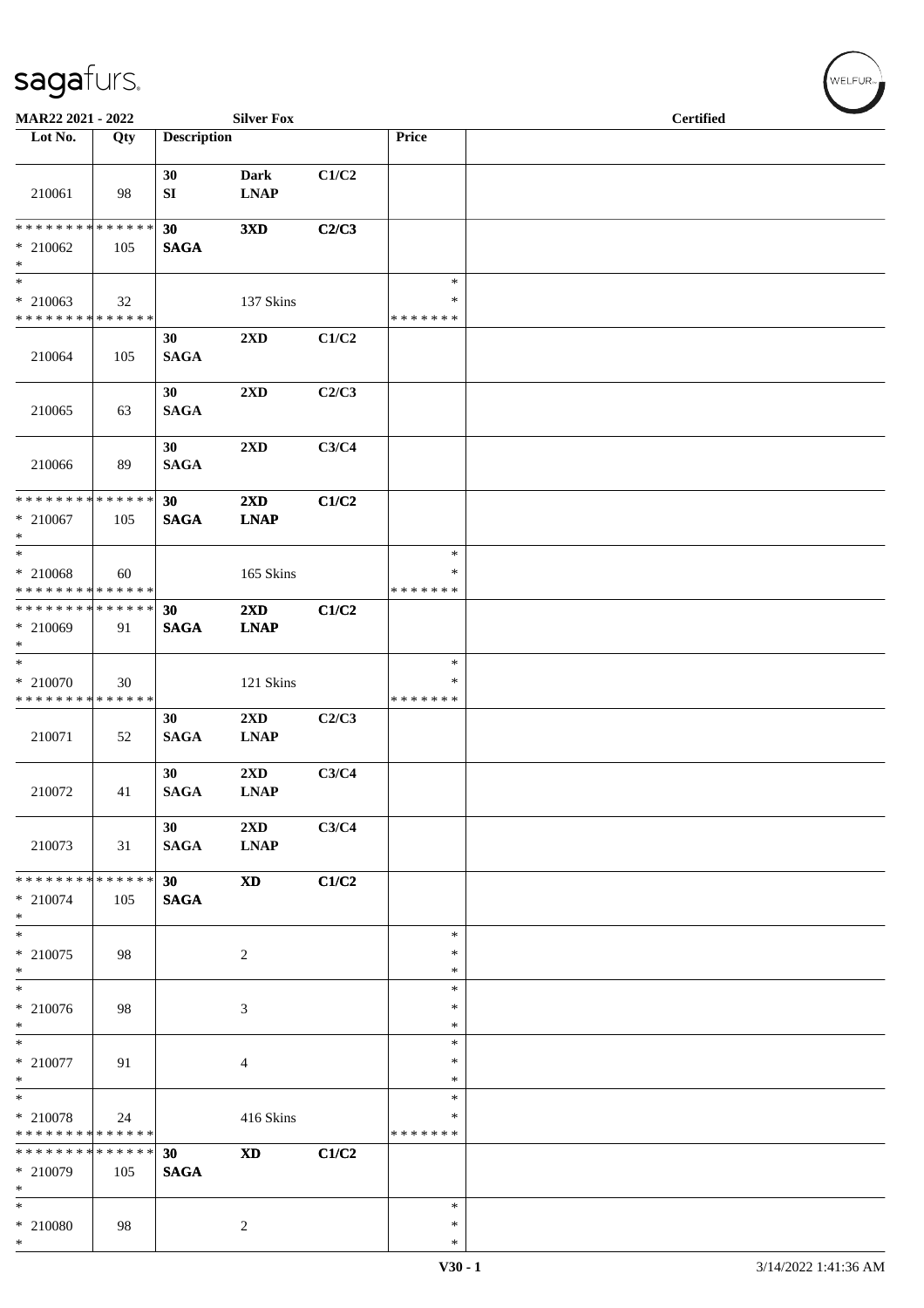| <b>Silver Fox</b><br>MAR22 2021 - 2022                                    |     |                    |                                       |       |                    | <b>Certified</b> |
|---------------------------------------------------------------------------|-----|--------------------|---------------------------------------|-------|--------------------|------------------|
| Lot No.                                                                   | Qty | <b>Description</b> |                                       |       | Price              |                  |
| $*$                                                                       |     | 30                 | <b>XD</b>                             | C1/C2 | $\ast$             |                  |
| $*$ 210081<br>$*$                                                         | 98  | <b>SAGA</b>        |                                       |       | $\ast$<br>$\ast$   |                  |
|                                                                           |     |                    |                                       |       | $\ast$             |                  |
| * 210082<br>* * * * * * * * * * * * * *                                   | 42  |                    | 343 Skins                             |       | ∗<br>* * * * * * * |                  |
| * * * * * * * * * * * * * * *                                             |     | 30                 | $\mathbf{X}\mathbf{D}$                | C1/C2 |                    |                  |
| * 210083                                                                  | 105 | <b>SAGA</b>        |                                       |       |                    |                  |
| $*$<br>$*$                                                                |     |                    |                                       |       | $\ast$             |                  |
| $*$ 210084                                                                | 98  |                    | $\boldsymbol{2}$                      |       | $\ast$             |                  |
| $*$<br>$\ast$                                                             |     |                    |                                       |       | $\ast$<br>$\ast$   |                  |
| * 210085                                                                  | 98  |                    | 3                                     |       | $\ast$             |                  |
| $*$                                                                       |     |                    |                                       |       | $\ast$             |                  |
| * 210086                                                                  | 98  |                    | 399 Skins                             |       | $\ast$<br>$\ast$   |                  |
| * * * * * * * * * * * * * *                                               |     |                    |                                       |       | *******            |                  |
| * * * * * * * * * * * * * *                                               |     |                    | <b>IDENTICAL</b>                      |       |                    |                  |
| $*$ 210087<br>$*$                                                         | 98  |                    |                                       |       |                    |                  |
|                                                                           |     |                    |                                       |       | $\ast$             |                  |
| * 210088<br>$*$                                                           | 98  |                    | 2                                     |       | $\ast$<br>$\ast$   |                  |
| $\overline{\ast}$                                                         |     |                    |                                       |       | $\ast$             |                  |
| * 210089                                                                  | 98  |                    | 3                                     |       | $\ast$             |                  |
| $*$<br>$\overline{\ }$                                                    |     |                    |                                       |       | $\ast$<br>$\ast$   |                  |
| $* 210090$                                                                | 35  |                    | 329 Skins                             |       | $\ast$             |                  |
| * * * * * * * * * * * * * *<br>* * * * * * * * <mark>* * * * * * *</mark> |     | 30                 |                                       |       | *******            |                  |
| * 210091                                                                  | 105 | <b>SAGA</b>        | <b>XD</b>                             | C1/C2 |                    |                  |
| $*$                                                                       |     |                    |                                       |       |                    |                  |
| $*$<br>* 210092                                                           | 105 |                    | 210 Skins                             |       | $\ast$<br>$\ast$   |                  |
| * * * * * * * * * * * * * * *                                             |     |                    |                                       |       | * * * * * * *      |                  |
| * * * * * * * * * * * * * * *<br>* 210093                                 | 98  | 30<br><b>SAGA</b>  | <b>XD</b>                             | C3    |                    |                  |
| $\ast$                                                                    |     |                    |                                       |       |                    |                  |
| $*$                                                                       |     |                    |                                       |       | $\ast$             |                  |
| * 210094<br>* * * * * * * * * * * * * *                                   | 37  |                    | 135 Skins                             |       | ∗<br>* * * * * * * |                  |
| * * * * * * * * * * * * * *                                               |     | 30                 | <b>XD</b>                             | C3/C4 |                    |                  |
| * 210095<br>$*$                                                           | 105 | <b>SAGA</b>        |                                       |       |                    |                  |
| $\ast$                                                                    |     |                    |                                       |       | $\ast$             |                  |
| $* 210096$                                                                | 98  |                    | 2                                     |       | $\ast$             |                  |
| $*$<br>$*$                                                                |     |                    |                                       |       | $\ast$<br>$\ast$   |                  |
| $* 210097$                                                                | 75  |                    | 278 Skins                             |       | ∗                  |                  |
| * * * * * * * * <mark>* * * * * *</mark>                                  |     | 30                 | $\mathbf{X}\mathbf{D}$                | C1/C2 | *******            |                  |
| 210098                                                                    | 96  | <b>SAGA</b>        | <b>LNAP</b>                           |       |                    |                  |
|                                                                           |     |                    |                                       |       |                    |                  |
| 210099                                                                    | 91  | 30<br><b>SAGA</b>  | $\mathbf{X}\mathbf{D}$<br><b>LNAP</b> | C1/C2 |                    |                  |
|                                                                           |     |                    |                                       |       |                    |                  |
|                                                                           |     | 30                 | <b>XD</b>                             | C3    |                    |                  |
| 210100                                                                    | 96  | <b>SAGA</b>        | <b>LNAP</b>                           |       |                    |                  |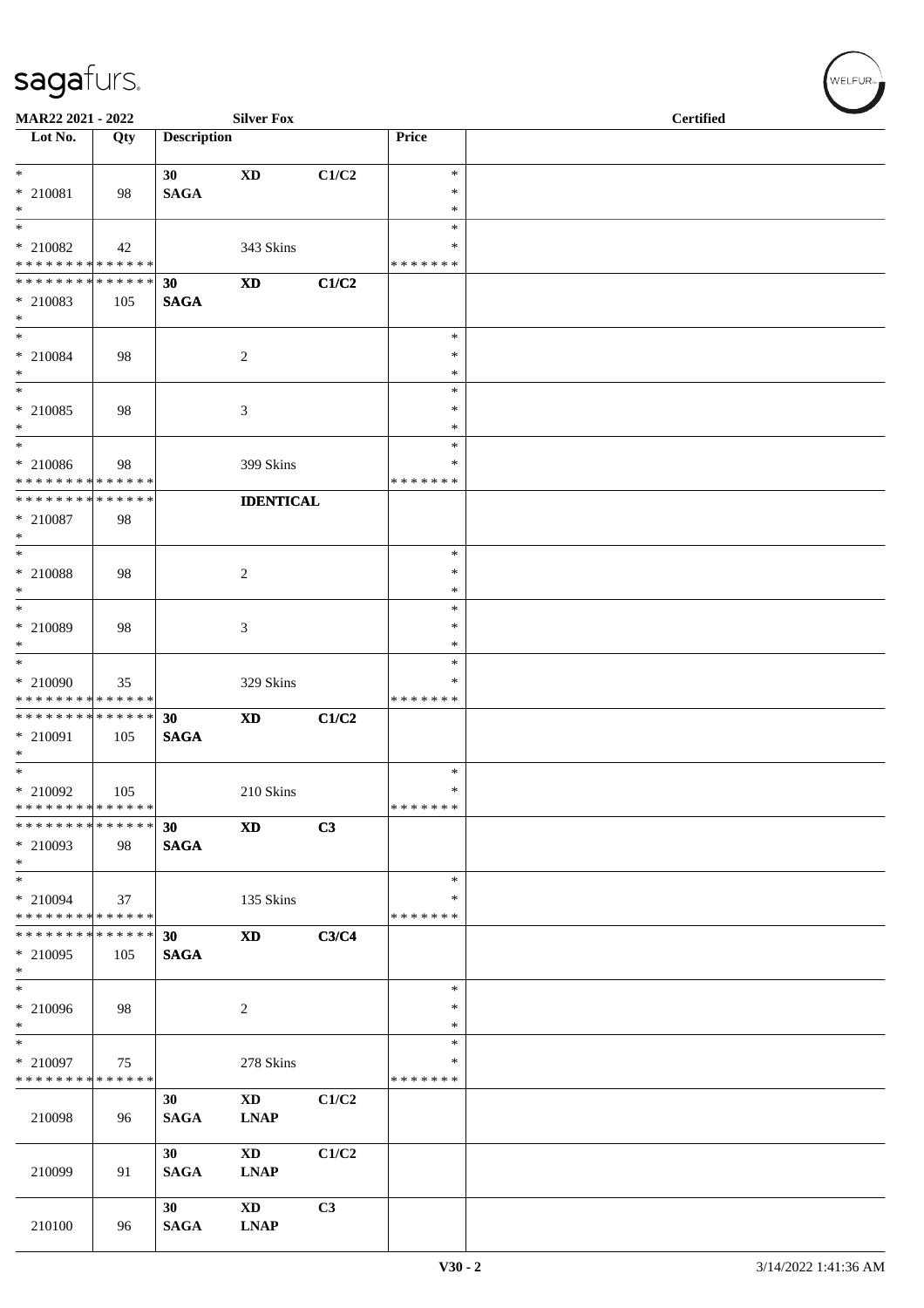| MAR22 2021 - 2022                                                     |     |                    | <b>Silver Fox</b>                     |       |                              | <b>Certified</b> |
|-----------------------------------------------------------------------|-----|--------------------|---------------------------------------|-------|------------------------------|------------------|
| Lot No.                                                               | Qty | <b>Description</b> |                                       |       | Price                        |                  |
| 210101                                                                | 47  | 30<br><b>SAGA</b>  | $\mathbf{X}\mathbf{D}$<br>CHA-        | C1/C2 |                              |                  |
| ******** <mark>******</mark><br>$*$ 210102<br>$*$                     | 101 | 30<br><b>SAGA</b>  | $\mathbf{X}\mathbf{D}$<br><b>LGHT</b> | C1/C2 |                              |                  |
| $\ast$<br>$*$ 210103<br>* * * * * * * * * * * * * *                   | 28  |                    | 129 Skins                             |       | $\ast$<br>*<br>* * * * * * * |                  |
| * * * * * * * * * * * * * *<br>$* 210104$<br>$\ast$                   | 112 | 30<br><b>SAGA</b>  | $\mathbf{X}\mathbf{D}$<br><b>LGHT</b> | C1/C2 |                              |                  |
| $\overline{\phantom{0}}$<br>$*$ 210105<br>$*$                         | 105 |                    | $\overline{2}$                        |       | $\ast$<br>∗<br>$\ast$        |                  |
| $\ast$<br>$* 210106$<br>$*$                                           | 105 |                    | $\mathfrak{Z}$                        |       | $\ast$<br>$\ast$<br>$\ast$   |                  |
| $\ast$<br>$* 210107$<br>$*$                                           | 105 |                    | $\overline{4}$                        |       | $\ast$<br>$\ast$<br>$\ast$   |                  |
| $*$<br>$*$ 210108<br>$*$                                              | 105 |                    | 5                                     |       | $\ast$<br>$\ast$<br>$\ast$   |                  |
| $*$<br>* 210109<br>$*$                                                | 105 |                    | 6                                     |       | $\ast$<br>$\ast$<br>*        |                  |
| $\overline{\phantom{0}}$<br>$* 210110$<br>$\ast$                      | 105 |                    | $\tau$                                |       | $\ast$<br>$\ast$<br>$\ast$   |                  |
| $\overline{\phantom{0}}$<br>$* 210111$<br>* * * * * * * * * * * * * * | 86  |                    | 828 Skins                             |       | $\ast$<br>*<br>* * * * * * * |                  |
| **************<br>$* 210112$<br>$\ast$                                | 119 | 30<br><b>SAGA</b>  | <b>XD</b><br><b>LGHT</b>              | C1/C2 |                              |                  |
| $\ast$<br>$* 210113$<br>* * * * * * * * * * * * * *                   | 36  |                    | 155 Skins                             |       | $\ast$<br>∗<br>* * * * * * * |                  |
| * * * * * * * * * * * * * * *<br>$* 210114$<br>$*$                    | 119 | 30<br><b>SAGA</b>  | <b>XD</b><br><b>LGHT</b>              | C1/C2 |                              |                  |
| $*$<br>$* 210115$<br>$*$                                              | 119 |                    | 2                                     |       | $\ast$<br>$\ast$<br>∗        |                  |
| $*$<br>$* 210116$<br>* * * * * * * * <mark>* * * * * * *</mark>       | 119 |                    | 357 Skins                             |       | *<br>*<br>* * * * * * *      |                  |
| 210117                                                                | 43  | 30<br><b>SAGA</b>  | $\mathbf{X}\mathbf{D}$<br><b>LGHT</b> | C3    |                              |                  |
| ******** <mark>******</mark><br>* 210118<br>$*$                       | 105 | 30<br><b>SAGA</b>  | <b>XD</b><br><b>LGHT</b>              | C3/C4 |                              |                  |
| $\ast$<br>$* 210119$<br>$\ast$                                        | 105 |                    | $\overline{c}$                        |       | $\ast$<br>∗<br>$\ast$        |                  |
| $\overline{\ast}$<br>$*$ 210120<br>* * * * * * * * * * * * * *        | 29  |                    | 239 Skins                             |       | $\ast$<br>∗<br>* * * * * * * |                  |

 $(w$ elfur $\overline{\phantom{a}}$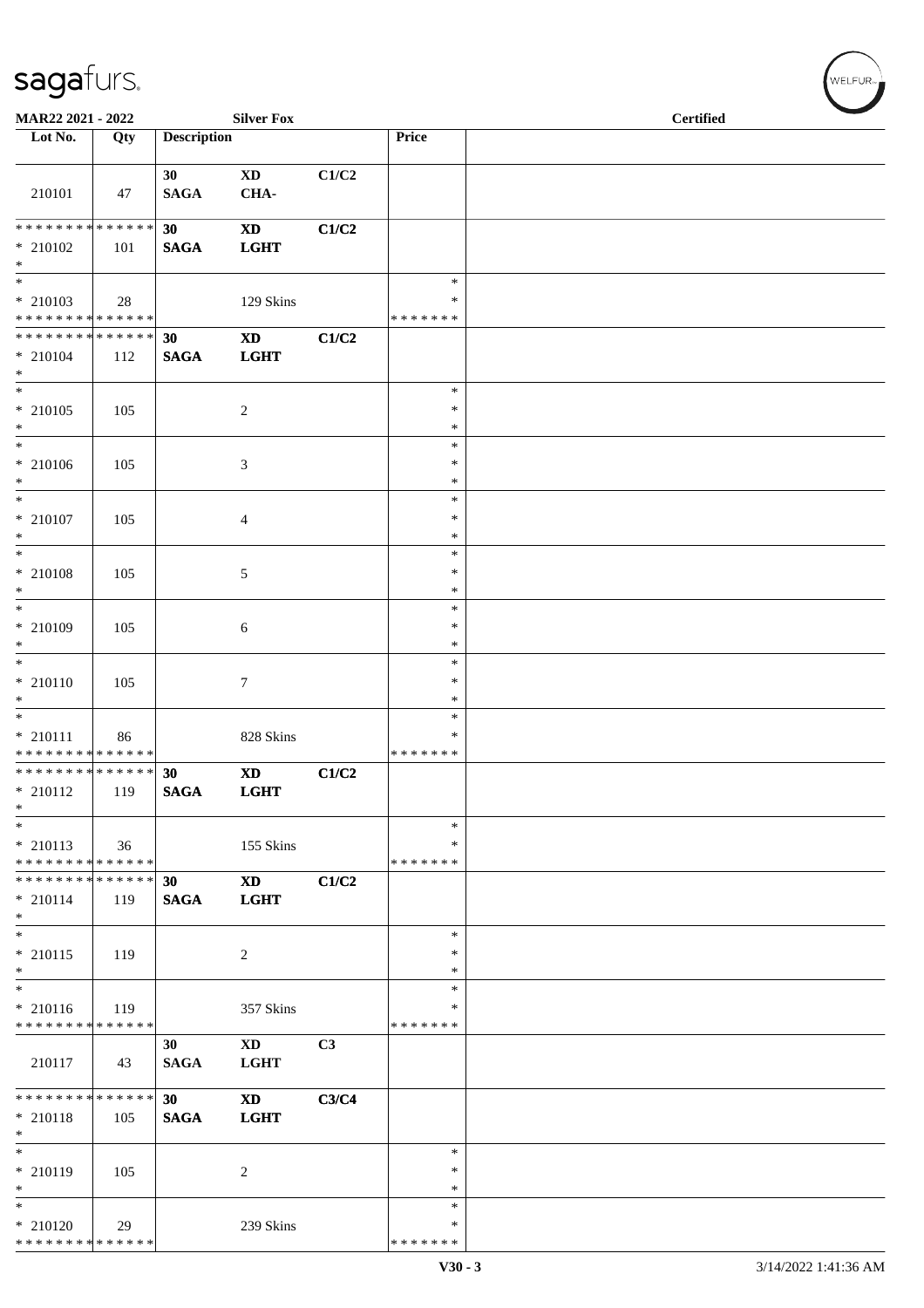| sagafurs.                                          |     |                                |                                                              |       | WELFUR <sub>™</sub>        |                  |
|----------------------------------------------------|-----|--------------------------------|--------------------------------------------------------------|-------|----------------------------|------------------|
| MAR22 2021 - 2022                                  |     |                                | <b>Silver Fox</b>                                            |       |                            | <b>Certified</b> |
| Lot No.                                            | Qty | <b>Description</b>             |                                                              |       | Price                      |                  |
| 210121                                             | 98  | 30 <sup>°</sup><br><b>SAGA</b> | $\mathbf{X}\mathbf{D}/\mathbf{D}\mathbf{K}$                  | C3/C4 |                            |                  |
| 210122                                             | 71  | 30<br><b>SAGA</b>              | $X$ D/D $K$<br>$\ensuremath{\text{L}N\!AP}\xspace$           | C3/C4 |                            |                  |
| 210123                                             | 95  | 30<br>$\mathbf{SAGA}$          | $\mathbf{X}\mathbf{D}/\mathbf{D}\mathbf{K}$<br>$_{\rm LGHT}$ | C3/C4 |                            |                  |
| * * * * * * * * * * * * * *                        |     | 30                             | <b>Dark</b>                                                  | C1/C2 |                            |                  |
| $* 210124$<br>$\ast$                               | 105 | <b>SAGA</b>                    |                                                              |       |                            |                  |
| $\overline{\phantom{0}}$<br>$*$ 210125<br>$\ast$   | 98  |                                | $\sqrt{2}$                                                   |       | $\ast$<br>$\ast$<br>$\ast$ |                  |
| $\overline{\phantom{0}}$<br>$* 210126$<br>$\ast$   | 98  |                                | $\ensuremath{\mathfrak{Z}}$                                  |       | $\ast$<br>$\ast$<br>$\ast$ |                  |
| $\ast$<br>$*$ 210127<br>$\ast$                     | 98  |                                | $\overline{4}$                                               |       | $\ast$<br>$\ast$<br>$\ast$ |                  |
| $\ast$<br>$*$ 210128<br>$\ast$                     | 98  |                                | $\sqrt{5}$                                                   |       | $\ast$<br>$\ast$<br>$\ast$ |                  |
| $\overline{\phantom{a}^*}$<br>$* 210129$<br>$\ast$ | 98  |                                | $\sqrt{6}$                                                   |       | $\ast$<br>$\ast$<br>$\ast$ |                  |
| $\ast$<br>$* 210130$<br>$\ast$                     | 98  |                                | $\tau$                                                       |       | $\ast$<br>$\ast$<br>$\ast$ |                  |
| $\ast$<br>$* 210131$<br>$*$                        | 98  |                                | $\,8\,$                                                      |       | $\ast$<br>$\ast$<br>$\ast$ |                  |
| $\overline{\phantom{0}}$<br>$*$ 210132             | 98  |                                | $\overline{9}$                                               |       | $\ast$<br>$\ast$<br>$\ast$ |                  |
| $*$ $*$<br>$*$ 210133<br>$*$                       | 98  |                                | 10                                                           |       | $\ast$<br>$\ast$<br>$\ast$ |                  |
| $\overline{\phantom{0}}$<br>$* 210134$<br>$*$      | 98  |                                | 11                                                           |       | $\ast$<br>$\ast$<br>$\ast$ |                  |
| $* 210135$<br>$*$                                  | 98  |                                | 12                                                           |       | $\ast$<br>∗<br>$\ast$      |                  |
| $* 210136$<br>$*$                                  | 98  |                                | 13                                                           |       | $\ast$<br>$\ast$<br>$\ast$ |                  |
| $\overline{\phantom{0}}$<br>$* 210137$<br>$*$      | 98  |                                | $14\,$                                                       |       | $\ast$<br>$\ast$<br>$\ast$ |                  |
| $*$<br>$*$ 210138<br>$*$                           | 98  |                                | $15\,$                                                       |       | $\ast$<br>$\ast$<br>$\ast$ |                  |
| $\overline{\phantom{a}^*}$<br>$* 210139$<br>$*$    | 98  |                                | $16\,$                                                       |       | $\ast$<br>$\ast$<br>$\ast$ |                  |
| $\overline{\phantom{0}}$<br>$* 210140$<br>$*$      | 98  |                                | $17\,$                                                       |       | $\ast$<br>$\ast$<br>$\ast$ |                  |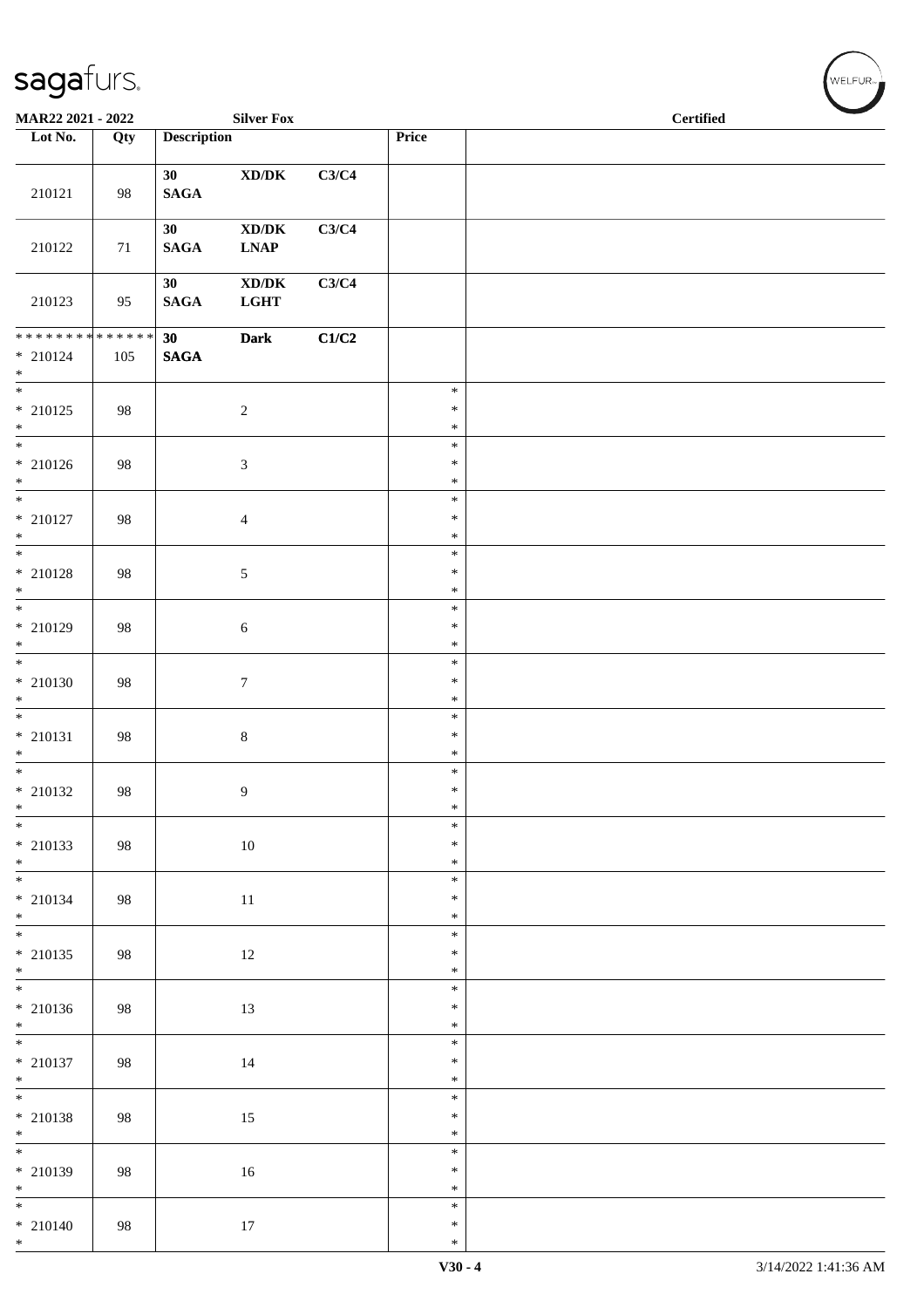| <b>Silver Fox</b><br>MAR22 2021 - 2022                   |     |                       |                           |       |                                   | <b>Certified</b> |
|----------------------------------------------------------|-----|-----------------------|---------------------------|-------|-----------------------------------|------------------|
| $\overline{\phantom{1}}$ Lot No.                         | Qty | <b>Description</b>    |                           |       | Price                             |                  |
| $*$                                                      |     | 30                    | <b>Dark</b>               | C1/C2 | $\ast$                            |                  |
| $* 210141$<br>$\ast$                                     | 98  | <b>SAGA</b>           |                           |       | $\ast$<br>$\ast$                  |                  |
| $*$                                                      |     |                       |                           |       | $\ast$<br>$\ast$                  |                  |
| $* 210142$<br>* * * * * * * * * * * * * *                | 91  |                       | 1862 Skins                |       | * * * * * * *                     |                  |
| 210143                                                   | 100 | 30<br>$\mathbf{SAGA}$ | Dark<br><b>LNAP</b>       | C1/C2 |                                   |                  |
| ******** <mark>******</mark>                             |     | 30                    | <b>Dark</b>               | C1/C2 |                                   |                  |
| $* 210144$<br>$*$<br>$\overline{\phantom{0}}$            | 112 | <b>SAGA</b>           | <b>LGHT</b>               |       |                                   |                  |
| $* 210145$<br>* * * * * * * * <mark>* * * * * * *</mark> | 105 |                       | 217 Skins                 |       | $\ast$<br>$\ast$<br>* * * * * * * |                  |
| ******** <mark>******</mark>                             |     | 30                    | <b>Dark</b>               | C1/C2 |                                   |                  |
| $* 210146$<br>$*$                                        | 112 | <b>SAGA</b>           | <b>LGHT</b>               |       |                                   |                  |
| $*$<br>$* 210147$                                        | 105 |                       | $\overline{c}$            |       | $\ast$<br>$\ast$                  |                  |
| $\ast$                                                   |     |                       |                           |       | $\ast$                            |                  |
| $* 210148$<br>$*$                                        | 105 |                       | 3                         |       | $\ast$<br>$\ast$<br>$\ast$        |                  |
| $\overline{\phantom{0}}$<br>$* 210149$                   | 105 |                       | 4                         |       | $\ast$<br>$\ast$                  |                  |
| $*$<br>$\overline{\ast}$                                 |     |                       |                           |       | $\ast$<br>$\ast$                  |                  |
| $* 210150$<br>$*$                                        | 105 |                       | 5                         |       | $\ast$<br>$\ast$                  |                  |
| $*$                                                      |     |                       |                           |       | $\ast$                            |                  |
| $* 210151$<br>$*$                                        | 105 |                       | 6                         |       | $\ast$<br>$\ast$                  |                  |
| $\overline{\phantom{0}}$<br>$* 210152$                   | 105 |                       | 7                         |       | $\ast$<br>$\ast$                  |                  |
| $\ast$                                                   |     |                       |                           |       | $\ast$                            |                  |
| $\ast$<br>$*$ 210153<br>* * * * * * * * * * * * * *      | 103 |                       | 845 Skins                 |       | $\ast$<br>*<br>* * * * * * *      |                  |
|                                                          |     | 30                    | <b>Dark</b>               | C3    |                                   |                  |
| 210154                                                   | 66  | <b>SAGA</b>           | <b>LGHT</b>               |       |                                   |                  |
| * * * * * * * * * * * * * *<br>$* 210155$<br>$*$         | 112 | 30<br><b>SAGA</b>     | <b>MED</b><br><b>LGHT</b> | C1/C2 |                                   |                  |
| $\overline{\ }$                                          |     |                       |                           |       | $\ast$                            |                  |
| $* 210156$<br>$*$                                        | 105 |                       | $\overline{c}$            |       | $\ast$<br>$\ast$                  |                  |
| $*$<br>$* 210157$<br>$*$                                 | 105 |                       | 3                         |       | $\ast$<br>$\ast$<br>$\ast$        |                  |
| $\ast$<br>* 210158                                       | 105 |                       | 4                         |       | $\ast$<br>∗                       |                  |
| $*$                                                      |     |                       |                           |       | $\ast$                            |                  |
| $*$<br>* 210159<br>$*$                                   | 105 |                       | 5                         |       | $\ast$<br>$\ast$<br>$\ast$        |                  |
| $*$<br>* 210160                                          | 81  |                       | 613 Skins                 |       | $\ast$<br>*                       |                  |
| ******** <mark>******</mark>                             |     |                       |                           |       | * * * * * * *                     |                  |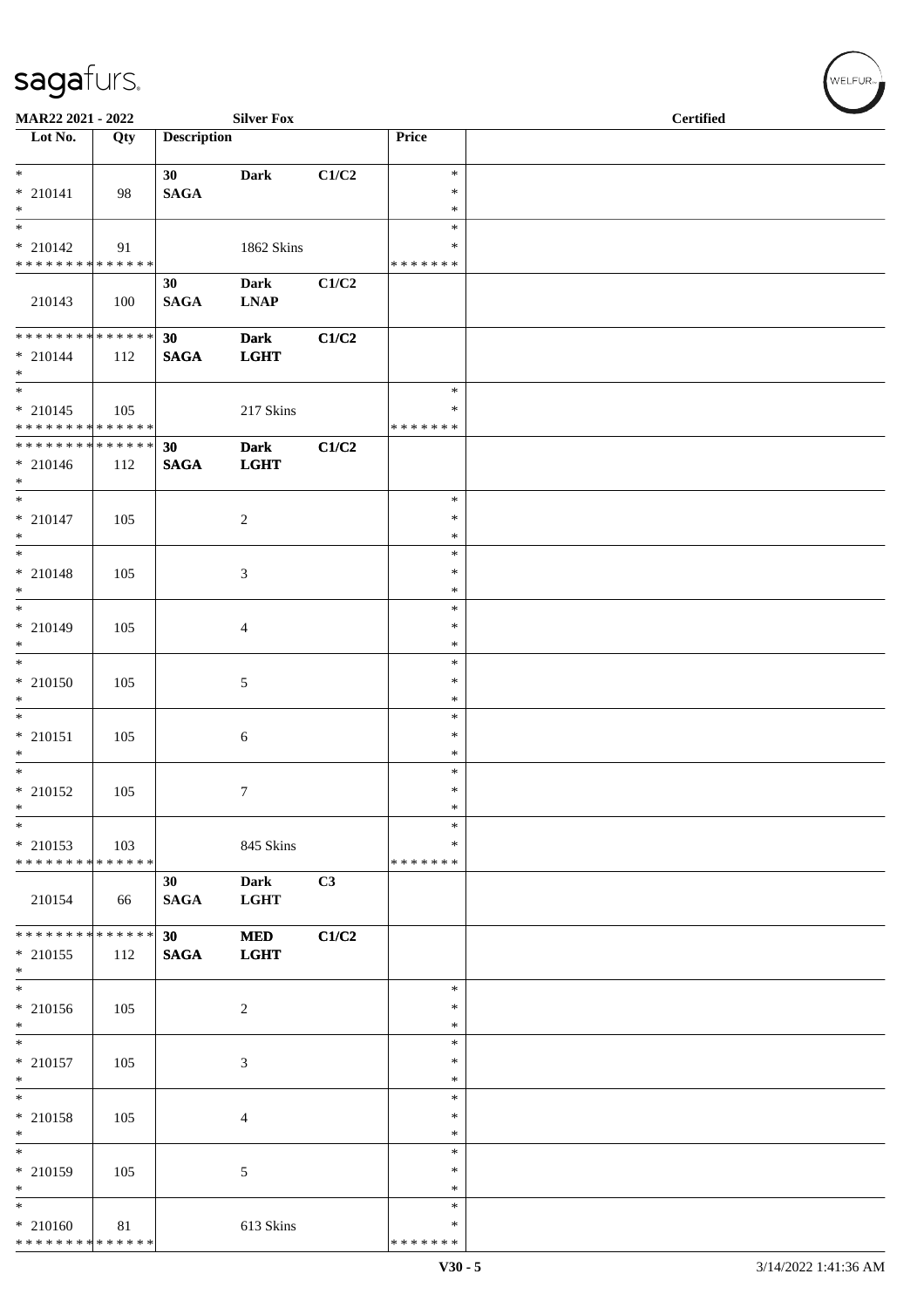| MAR22 2021 - 2022                                              |     |                    | <b>Silver Fox</b>                    |                      |                                   | <b>Certified</b> |
|----------------------------------------------------------------|-----|--------------------|--------------------------------------|----------------------|-----------------------------------|------------------|
| Lot No.                                                        | Qty | <b>Description</b> |                                      |                      | Price                             |                  |
| **************<br>$* 210161$<br>$\ast$                         | 112 | 30<br><b>SAGA</b>  | <b>PALE</b><br><b>LGHT</b>           | C3                   |                                   |                  |
| $\ast$<br>$* 210162$<br>* * * * * * * * * * * * * *            | 66  |                    | 178 Skins                            |                      | $\ast$<br>$\ast$<br>* * * * * * * |                  |
| 210163                                                         | 42  | 30<br><b>SAGA</b>  | $\mathbf{X}\mathbf{P}$<br><b>BRH</b> | C2/C3                |                                   |                  |
| * * * * * * * * * * * * * *<br>$* 210164$<br>$\ast$            | 105 | 30<br>IA           | $\mathbf{X}\mathbf{D}$<br>COR1       | C1/C2                |                                   |                  |
| $\overline{\ast}$<br>$* 210165$<br>* * * * * * * * * * * * * * | 36  |                    | 141 Skins                            |                      | $\ast$<br>∗<br>* * * * * * *      |                  |
| 210166                                                         | 78  | 30<br>IA           | <b>Dark</b><br>COR1                  | C1/C2                |                                   |                  |
| 210167                                                         | 74  | 30<br><b>SROY</b>  | 2XD                                  | C1/C2                |                                   |                  |
| ******** <mark>******</mark><br>$* 210168$<br>$\ast$           | 98  | 30<br><b>SROY</b>  | $2\mathbf{X}\mathbf{D}$              | C1/C2                |                                   |                  |
| $\overline{\ast}$<br>* 210169<br>* * * * * * * * * * * * * *   | 66  |                    | 164 Skins                            |                      | $\ast$<br>∗<br>* * * * * * *      |                  |
| **************<br>* 210170<br>$\ast$                           | 98  | 30<br><b>SROY</b>  | $\mathbf{X}\mathbf{D}$<br>SLK        | C1/C2                |                                   |                  |
| $\ast$<br>$*$ 210171<br>$\ast$                                 | 91  |                    | $\sqrt{2}$                           |                      | $\ast$<br>$\ast$<br>$\ast$        |                  |
| $\ast$<br>$*$ 210172<br>$\ast$                                 | 91  |                    | $\mathfrak{Z}$                       |                      | $\ast$<br>$\ast$<br>$\ast$        |                  |
| $\ast$<br>$* 210173$<br>$\ast$                                 | 91  |                    | $\overline{4}$                       |                      | $\ast$<br>$\ast$<br>$\ast$        |                  |
| $\ast$<br>$* 210174$<br>* * * * * * * * * * * * * *            | 87  |                    | 458 Skins                            |                      | ∗<br>∗<br>* * * * * * *           |                  |
| * * * * * * * * * * * * * *<br>$* 210175$<br>$\ast$            | 105 | 30<br><b>SROY</b>  | <b>XD</b><br><b>SILK</b>             | C1/C2<br><b>LGHT</b> |                                   |                  |
| $_{\ast}^{-}$<br>$* 210176$<br>$\ast$                          | 98  |                    | $\overline{c}$                       |                      | $\ast$<br>$\ast$<br>$\ast$        |                  |
| $\ast$<br>$*$ 210177<br>$\ast$                                 | 98  |                    | $\mathfrak{Z}$                       |                      | ∗<br>$\ast$<br>$\ast$             |                  |
| $\ast$<br>$* 210178$<br>$\ast$                                 | 98  |                    | 4                                    |                      | $\ast$<br>∗<br>$\ast$             |                  |
| $\ast$<br>$* 210179$<br>$\ast$                                 | 84  |                    | $\sqrt{5}$                           |                      | $\ast$<br>$\ast$<br>$\ast$        |                  |
| $\ast$<br>$*$ 210180<br>* * * * * * * * * * * * * *            | 23  |                    | 506 Skins                            |                      | ∗<br>$\ast$<br>* * * * * * *      |                  |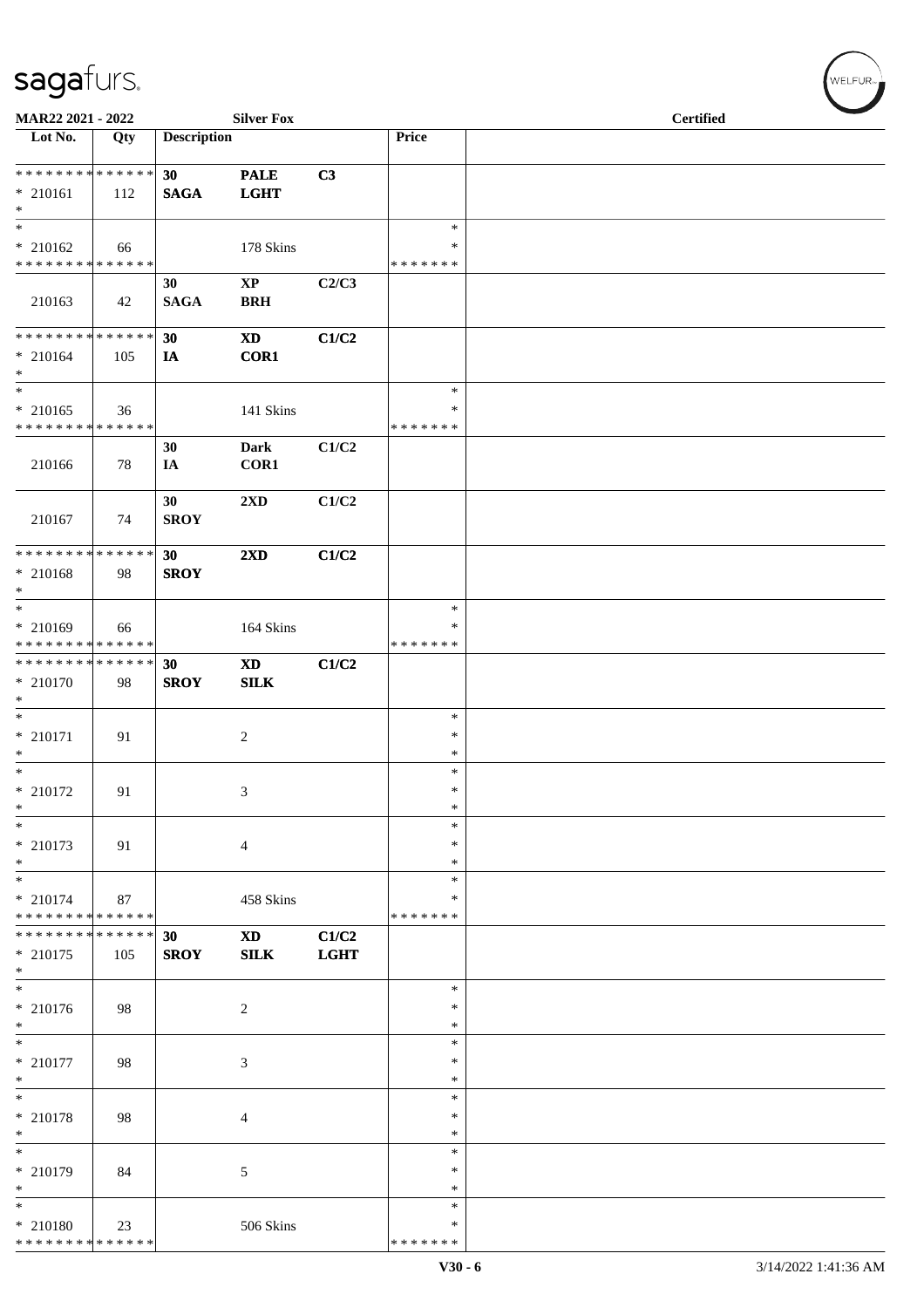| sagafurs.                  |     |                    |                        |       |                    | WELFUR <sub>™</sub> |
|----------------------------|-----|--------------------|------------------------|-------|--------------------|---------------------|
| MAR22 2021 - 2022          |     |                    | <b>Silver Fox</b>      |       |                    | <b>Certified</b>    |
| Lot No.                    | Qty | <b>Description</b> |                        |       | Price              |                     |
| 210181                     | 90  | 30<br><b>SROY</b>  | <b>XD</b>              | C1/C2 |                    |                     |
| **************             |     | 30                 | $\mathbf{X}\mathbf{D}$ | C1/C2 |                    |                     |
| $* 210182$<br>$\ast$       | 98  | <b>SROY</b>        |                        |       |                    |                     |
| $\ast$                     |     |                    |                        |       | $\ast$             |                     |
| $* 210183$<br>$\ast$       | 91  |                    | $\mathbf{2}$           |       | $\ast$<br>$\ast$   |                     |
| $\ast$                     |     |                    |                        |       | $\ast$             |                     |
| * 210184<br>************** | 71  |                    | 260 Skins              |       | ∗<br>*******       |                     |
| **************             |     | 30                 | <b>XD</b>              | C1/C2 |                    |                     |
| $* 210185$<br>$\ast$       | 98  | <b>SROY</b>        | <b>LNAP</b>            |       |                    |                     |
| $\ast$                     |     |                    |                        |       | $\ast$             |                     |
| * 210186<br>************** | 25  |                    | 123 Skins              |       | ∗<br>* * * * * * * |                     |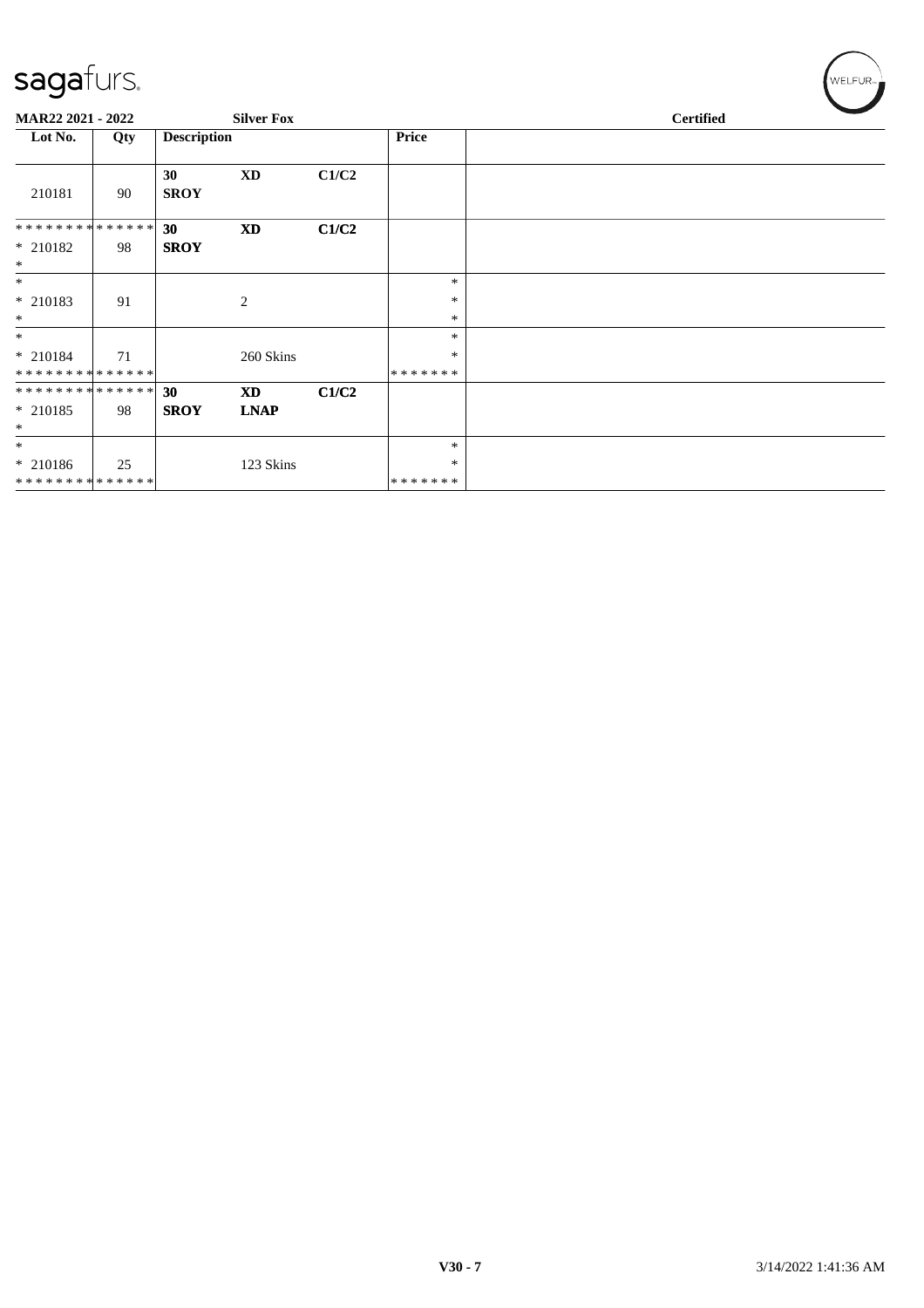| MAR22 2021 - 2022                                              |        |                                | <b>Silver Fox</b>                       |       |                                   | <b>Certified</b> |  |  |  | $\overline{\phantom{0}}$ |
|----------------------------------------------------------------|--------|--------------------------------|-----------------------------------------|-------|-----------------------------------|------------------|--|--|--|--------------------------|
| Lot No.                                                        | Qty    | <b>Description</b>             |                                         |       | Price                             |                  |  |  |  |                          |
| 210241                                                         | 43     | 20<br>${\bf SI}$               | 2XD                                     | C2/C3 |                                   |                  |  |  |  |                          |
| 210242                                                         | 61     | ${\bf 20}$<br>${\bf SI}$       | $\boldsymbol{\mathrm{XD}}$              | C1/C2 |                                   |                  |  |  |  |                          |
| 210243                                                         | 44     | $20\,$<br>${\bf SI}$           | $\boldsymbol{\mathrm{XD}}$              | C3    |                                   |                  |  |  |  |                          |
| 210244                                                         | 61     | $20\,$<br>${\bf SI}$           | $\mathbf{X}\mathbf{D}$<br><b>LGHT</b>   | C2/C3 |                                   |                  |  |  |  |                          |
| 210245                                                         | 119    | ${\bf 20}$<br>${\bf S}{\bf I}$ | Dark                                    | C1/C2 |                                   |                  |  |  |  |                          |
| 210246                                                         | 58     | ${\bf 20}$<br>${\bf SI}$       | Dark<br><b>LNAP</b>                     | C2/C3 |                                   |                  |  |  |  |                          |
| 210247                                                         | 68     | ${\bf 20}$<br>${\bf SI}$       | Dark<br><b>LGHT</b>                     | C2/C3 |                                   |                  |  |  |  |                          |
| 210248                                                         | 109    | ${\bf 20}$<br>${\bf S}{\bf I}$ | $\bf MED$<br><b>LGHT</b>                | C2/C3 |                                   |                  |  |  |  |                          |
| 210249                                                         | 65     | 20<br>${\bf SI}$               | <b>PALE</b>                             | C3    |                                   |                  |  |  |  |                          |
| 210250                                                         | $82\,$ | 20<br>${\bf SI}$               | <b>PALE</b><br><b>LGHT</b>              | C2/C3 |                                   |                  |  |  |  |                          |
| * * * * * * * * * * * * * * *<br>$* 210251$<br>$\ast$          | 119    | 20<br>SI                       | $\bold{XP}$                             | C1/C2 |                                   |                  |  |  |  |                          |
| $*$<br>$*$ 210252<br>* * * * * * * * * * * * * *               | $32\,$ |                                | 151 Skins                               |       | $\ast$<br>$\ast$<br>*******       |                  |  |  |  |                          |
| 210253                                                         | 50     | 20<br>${\bf SI}$               | $\bold{XP}$                             | C3/C4 |                                   |                  |  |  |  |                          |
| 210254                                                         | 62     | 20<br>SI                       | $\bold{XP}$<br><b>LGHT</b>              | C1/C2 |                                   |                  |  |  |  |                          |
| 210255                                                         | 58     | 20<br>SI                       | $\mathbf{X}\mathbf{P}$<br>$_{\rm LGHT}$ | C2/C3 |                                   |                  |  |  |  |                          |
| * * * * * * * * * * * * * * *<br>* 210256<br>$*$               | 112    | 20<br><b>SAGA</b>              | 3XD                                     | C1/C2 |                                   |                  |  |  |  |                          |
| $\overline{\ast}$<br>$*$ 210257<br>* * * * * * * * * * * * * * | 27     |                                | 139 Skins                               |       | $\ast$<br>$\ast$<br>* * * * * * * |                  |  |  |  |                          |
| 210258                                                         | 66     | 20<br><b>SAGA</b>              | 3 <sub>xD</sub>                         | C1/C2 |                                   |                  |  |  |  |                          |
| 210259                                                         | 62     | 20<br><b>SAGA</b>              | 3 <sub>xD</sub>                         | C3/C4 |                                   |                  |  |  |  |                          |
| * * * * * * * * * * * * * *<br>$* 210260$<br>$*$               | 98     | 20<br><b>SAGA</b>              | $2\mathbf{X}\mathbf{D}$                 | C1/C2 |                                   |                  |  |  |  |                          |

 $(\overbrace{\text{WELFUR}_{\text{tr}}})$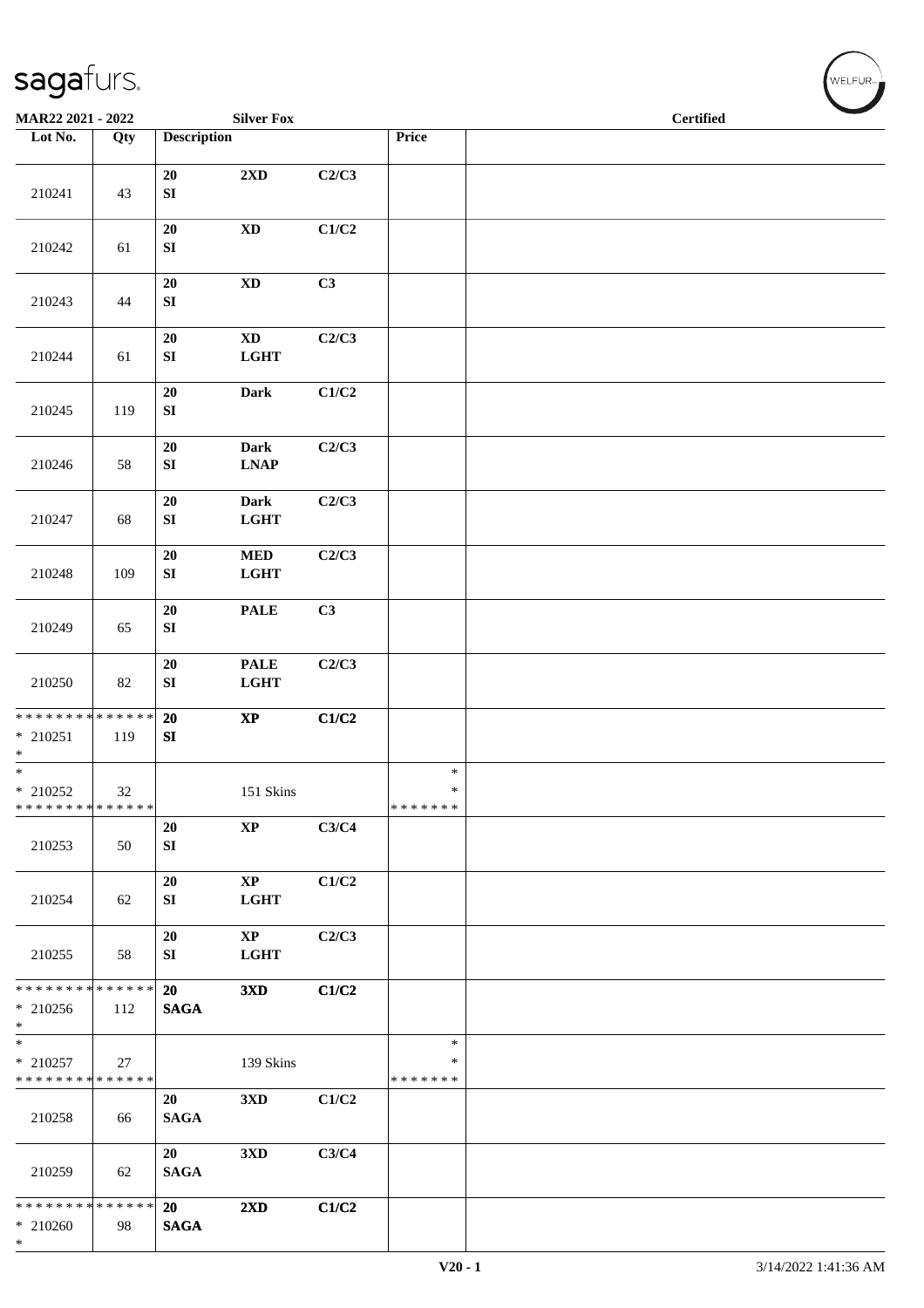| MAR22 2021 - 2022             |     |                    | <b>Silver Fox</b>                |       |               | <b>Certified</b> |
|-------------------------------|-----|--------------------|----------------------------------|-------|---------------|------------------|
| Lot No.                       | Qty | <b>Description</b> |                                  |       | Price         |                  |
| $\ast$<br>$* 210261$          | 28  | 20<br><b>SAGA</b>  | 2XD                              | C1/C2 | $\ast$<br>∗   |                  |
| * * * * * * * * * * * * * *   |     |                    |                                  |       | * * * * * * * |                  |
| * * * * * * * * * * * * * *   |     | 20                 | 2XD                              | C1/C2 |               |                  |
| $* 210262$                    | 112 | <b>SAGA</b>        |                                  |       |               |                  |
| $*$                           |     |                    |                                  |       |               |                  |
| $*$                           |     |                    |                                  |       | $\ast$        |                  |
| $*$ 210263                    | 105 |                    | $\overline{c}$                   |       | $\ast$        |                  |
| $*$                           |     |                    |                                  |       | $\ast$        |                  |
| $*$                           |     |                    |                                  |       | $\ast$        |                  |
| $* 210264$                    | 48  |                    | 265 Skins                        |       | ∗             |                  |
| * * * * * * * * * * * * * *   |     |                    |                                  |       | * * * * * * * |                  |
|                               |     | 20                 | 2XD                              | C2/C3 |               |                  |
| 210265                        | 96  | <b>SAGA</b>        |                                  |       |               |                  |
|                               |     |                    |                                  |       |               |                  |
|                               |     | 20                 | $2\mathbf{X}\mathbf{D}$          | C1/C2 |               |                  |
| 210266                        | 72  | <b>SAGA</b>        | <b>LNAP</b>                      |       |               |                  |
|                               |     |                    |                                  |       |               |                  |
|                               |     | 20                 | $2\mathbf{X}\mathbf{D}$          | C1/C2 |               |                  |
| 210267                        | 97  | <b>SAGA</b>        | <b>LNAP</b>                      |       |               |                  |
|                               |     |                    |                                  |       |               |                  |
|                               |     | 20                 | 2XD                              | C3    |               |                  |
| 210268                        | 37  | <b>SAGA</b>        | <b>LNAP</b>                      |       |               |                  |
|                               |     |                    |                                  |       |               |                  |
| * * * * * * * * * * * * * * * |     | 20                 | $2\mathbf{X}\mathbf{D}$          | C1/C2 |               |                  |
| * 210269                      | 119 | <b>SAGA</b>        | <b>LGHT</b>                      |       |               |                  |
| $\ast$                        |     |                    |                                  |       |               |                  |
| $\overline{\ast}$             |     |                    |                                  |       | $\ast$        |                  |
| $*$ 210270                    | 39  |                    | 158 Skins                        |       | ∗             |                  |
| * * * * * * * * * * * * * *   |     |                    |                                  |       | * * * * * * * |                  |
| * * * * * * * * * * * * * *   |     | 20                 | 2XD                              | C1/C2 |               |                  |
| * 210271                      | 119 | <b>SAGA</b>        | <b>LGHT</b>                      |       |               |                  |
| $*$                           |     |                    |                                  |       |               |                  |
| $*$                           |     |                    |                                  |       | $\ast$        |                  |
| $*$ 210272                    | 62  |                    | 181 Skins                        |       | $\ast$        |                  |
| * * * * * * * * * * * * * *   |     |                    |                                  |       | *******       |                  |
|                               |     | 20                 | $2{\bf X}{\bf D}/{\bf X}{\bf D}$ | C3/C4 |               |                  |
| 210273                        | 105 | <b>SAGA</b>        |                                  |       |               |                  |
|                               |     |                    |                                  |       |               |                  |
|                               |     | 20                 | $2{\bf X}{\bf D}/{\bf X}{\bf D}$ | C3/C4 |               |                  |
| 210274                        | 50  | <b>SAGA</b>        | <b>LNAP</b>                      |       |               |                  |
|                               |     |                    |                                  |       |               |                  |
|                               |     | 20                 | 2XD/XD                           | C3/C4 |               |                  |
| 210275                        | 108 | <b>SAGA</b>        | <b>LGHT</b>                      |       |               |                  |
|                               |     |                    |                                  |       |               |                  |
| * * * * * * * * * * * * * *   |     | 20                 | <b>XD</b>                        | C1/C2 |               |                  |
| $* 210276$                    | 112 | <b>SAGA</b>        |                                  |       |               |                  |
| $*$                           |     |                    |                                  |       |               |                  |
| $*$                           |     |                    |                                  |       | $\ast$        |                  |
| $* 210277$                    | 105 |                    | $\overline{c}$                   |       | $\ast$        |                  |
| $*$                           |     |                    |                                  |       | $\ast$        |                  |
| $*$                           |     |                    |                                  |       | $\ast$        |                  |
| * 210278                      | 105 |                    | 3                                |       | $\ast$        |                  |
| $*$                           |     |                    |                                  |       | $\ast$        |                  |
| $*$                           |     |                    |                                  |       | $\ast$        |                  |
| * 210279                      | 105 |                    | 4                                |       | $\ast$        |                  |
| $*$                           |     |                    |                                  |       | ∗             |                  |
| $*$                           |     |                    |                                  |       | $\ast$        |                  |
| $*$ 210280                    | 105 |                    | 5                                |       | $\ast$        |                  |
| $*$                           |     |                    |                                  |       | $\ast$        |                  |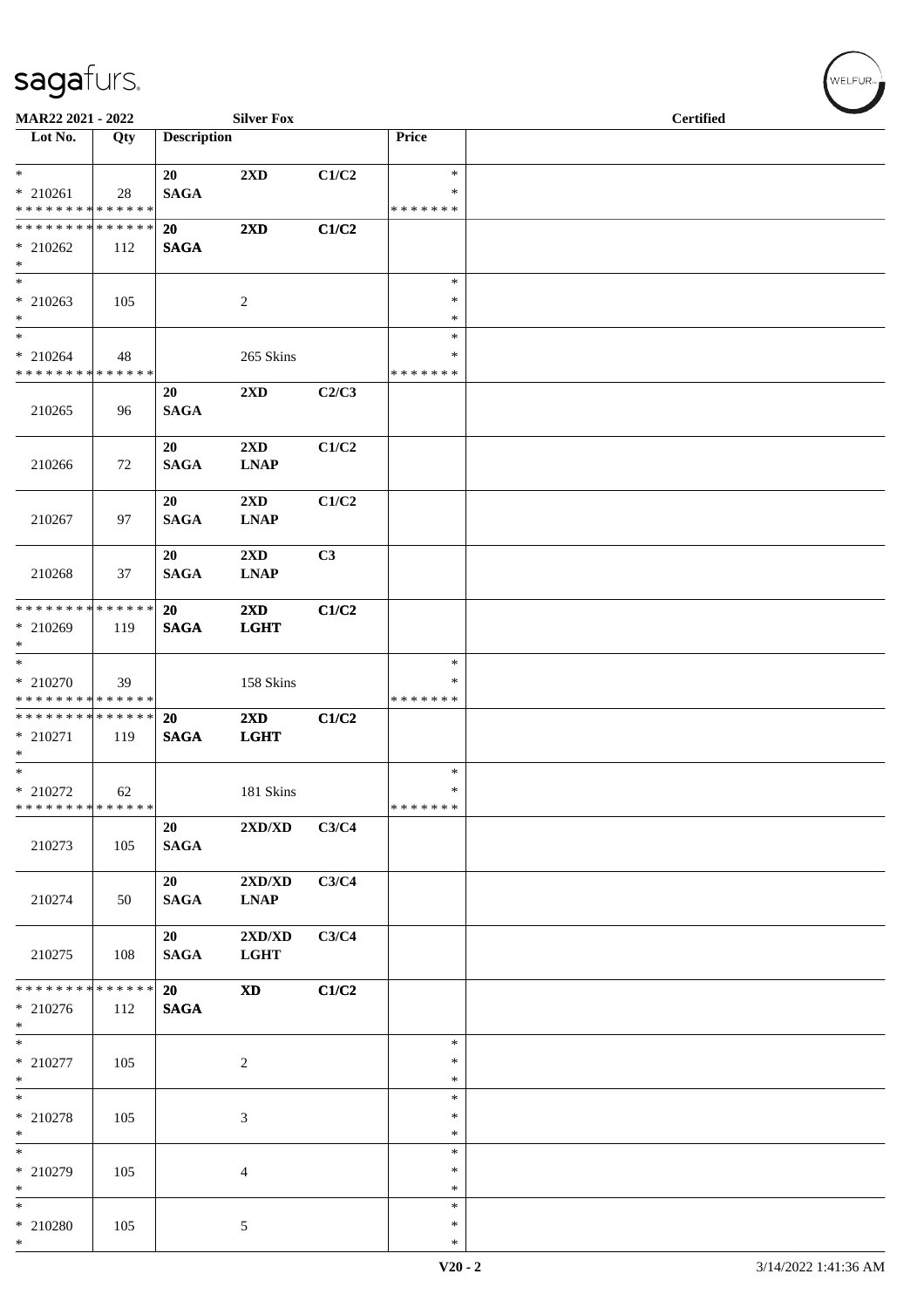| <b>Silver Fox</b><br>MAR22 2021 - 2022                              |     |                    |                                       |       |                                   | <b>Certified</b> |  |  |
|---------------------------------------------------------------------|-----|--------------------|---------------------------------------|-------|-----------------------------------|------------------|--|--|
| Lot No.                                                             | Qty | <b>Description</b> |                                       |       | Price                             |                  |  |  |
| $*$<br>$* 210281$<br>$*$                                            | 105 | 20<br><b>SAGA</b>  | <b>XD</b>                             | C1/C2 | $\ast$<br>$\ast$<br>$\ast$        |                  |  |  |
| * 210282<br>$*$                                                     | 105 |                    | $\tau$                                |       | $\ast$<br>∗<br>$\ast$             |                  |  |  |
| $\overline{\phantom{0}}$<br>* 210283<br>$*$                         | 105 |                    | 8                                     |       | $\ast$<br>$\ast$<br>$\ast$        |                  |  |  |
| $*$<br>$*$ 210284<br>$*$                                            | 105 |                    | 9                                     |       | $\ast$<br>$\ast$<br>$\ast$        |                  |  |  |
| $*$<br>* 210285<br>$*$                                              | 105 |                    | $10\,$                                |       | $\ast$<br>$\ast$<br>$\ast$        |                  |  |  |
| $\overline{\phantom{0}}$<br>* 210286<br>* * * * * * * * * * * * * * | 79  |                    | 1136 Skins                            |       | $\ast$<br>$\ast$<br>* * * * * * * |                  |  |  |
| ******** <mark>******</mark><br>* 210287<br>$*$                     | 105 | 20<br><b>SAGA</b>  | $\mathbf{X}\mathbf{D}$                | C1/C2 |                                   |                  |  |  |
| * 210288<br>$*$                                                     | 98  |                    | $\sqrt{2}$                            |       | $\ast$<br>$\ast$<br>$\ast$        |                  |  |  |
| * 210289<br>$\ast$                                                  | 98  |                    | 3                                     |       | $\ast$<br>$\ast$<br>*             |                  |  |  |
| * 210290<br>* * * * * * * * * * * * * *                             | 98  |                    | 399 Skins                             |       | $\ast$<br>$\ast$<br>* * * * * * * |                  |  |  |
| ******** <mark>******</mark><br>* 210291<br>$*$                     | 112 | 20<br><b>SAGA</b>  | $\mathbf{X}\mathbf{D}$                | C3    |                                   |                  |  |  |
| $*$<br>* 210292<br>$\ast$                                           | 98  |                    | $\boldsymbol{2}$                      |       | $\ast$<br>$\ast$<br>$*$           |                  |  |  |
| $\ast$<br>* 210293<br>* * * * * * * * * * * * * * *                 | 25  |                    | 235 Skins                             |       | $\ast$<br>∗<br>* * * * * * *      |                  |  |  |
| 210294                                                              | 68  | 20<br><b>SAGA</b>  | $\mathbf{X}\mathbf{D}$<br><b>LNAP</b> | C1/C2 |                                   |                  |  |  |
| * * * * * * * * * * * * * * *<br>* 210295<br>$\ast$                 | 107 | 20<br><b>SAGA</b>  | <b>XD</b><br><b>LNAP</b>              | C3    |                                   |                  |  |  |
| * 210296<br>* * * * * * * * * * * * * * *                           | 24  |                    | 131 Skins                             |       | $\ast$<br>∗<br>* * * * * * *      |                  |  |  |
| * * * * * * * * * * * * * * *<br>* 210297<br>$*$                    | 105 | 20<br><b>SAGA</b>  | <b>XD</b><br>CHA-                     | C1/C2 |                                   |                  |  |  |
| $*$<br>* 210298<br>******** <mark>******</mark>                     | 22  |                    | 127 Skins                             |       | $\ast$<br>$\ast$<br>* * * * * * * |                  |  |  |
| 210299                                                              | 43  | 20<br><b>SAGA</b>  | $\mathbf{X}\mathbf{D}$<br>CHA-        | C2/C3 |                                   |                  |  |  |
| 210300                                                              | 119 | 20<br><b>SAGA</b>  | $\mathbf{X}\mathbf{D}$<br><b>LGHT</b> | C1/C2 |                                   |                  |  |  |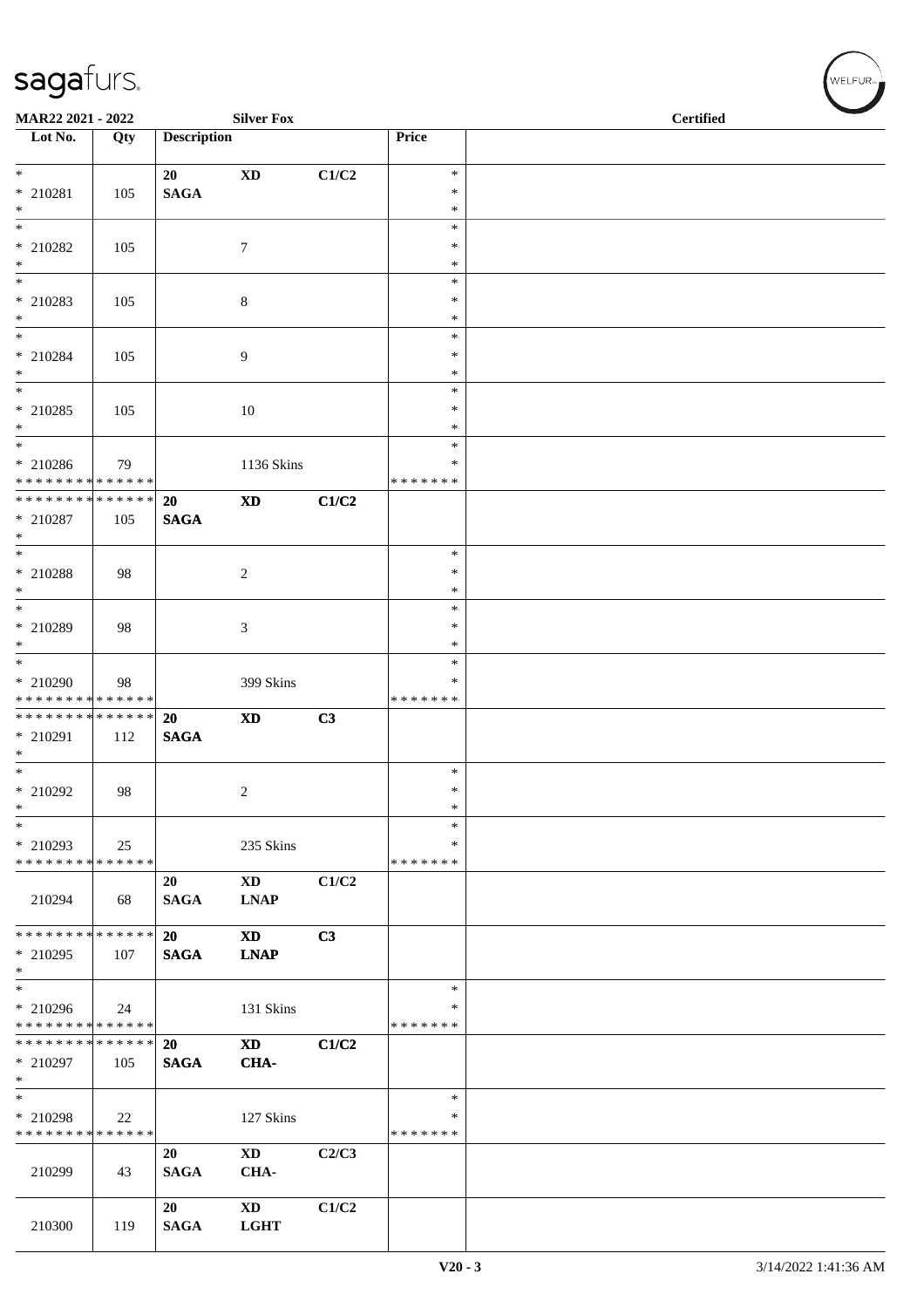| MAR22 2021 - 2022                         |     |                    | <b>Silver Fox</b>                   |       |                  | <b>Certified</b> |
|-------------------------------------------|-----|--------------------|-------------------------------------|-------|------------------|------------------|
| $\overline{\phantom{1}}$ Lot No.          | Qty | <b>Description</b> |                                     |       | Price            |                  |
|                                           |     |                    |                                     |       |                  |                  |
| ******** <mark>******</mark>              |     | 20                 | $\mathbf{X}\mathbf{D}$              | C1/C2 |                  |                  |
| $* 210301$                                | 112 | <b>SAGA</b>        | <b>LGHT</b>                         |       |                  |                  |
| $*$<br>$\overline{\ast}$                  |     |                    |                                     |       | $\ast$           |                  |
| $*$ 210302                                | 105 |                    | $\sqrt{2}$                          |       | $\ast$           |                  |
| $*$                                       |     |                    |                                     |       | $\ast$           |                  |
| $*$                                       |     |                    |                                     |       | $\ast$           |                  |
| * 210303                                  | 105 |                    | 3                                   |       | $\ast$           |                  |
| $*$<br>$\overline{\ast}$                  |     |                    |                                     |       | $\ast$<br>$\ast$ |                  |
| * 210304                                  | 105 |                    | 4                                   |       | $\ast$           |                  |
| $*$                                       |     |                    |                                     |       | $\ast$           |                  |
| $\overline{\ast}$                         |     |                    |                                     |       | $\ast$           |                  |
| $*$ 210305                                | 105 |                    | 5                                   |       | $\ast$           |                  |
| $*$<br>$*$                                |     |                    |                                     |       | $\ast$           |                  |
| $* 210306$                                | 105 |                    | 6                                   |       | $\ast$<br>$\ast$ |                  |
| $*$                                       |     |                    |                                     |       | $\ast$           |                  |
| $*$                                       |     |                    |                                     |       | $\ast$           |                  |
| $* 210307$                                | 91  |                    | 7                                   |       | $\ast$           |                  |
| $*$<br>$\overline{\ast}$                  |     |                    |                                     |       | $\ast$           |                  |
|                                           |     |                    |                                     |       | $\ast$<br>∗      |                  |
| $*$ 210308<br>* * * * * * * * * * * * * * | 28  |                    | 756 Skins                           |       | * * * * * * *    |                  |
| * * * * * * * * * * * * * * *             |     | 20                 | $\mathbf{X}\mathbf{D}$              | C1/C2 |                  |                  |
| * 210309                                  | 133 | <b>SAGA</b>        | <b>LGHT</b>                         |       |                  |                  |
| $\ast$                                    |     |                    |                                     |       |                  |                  |
|                                           |     |                    |                                     |       | $\ast$<br>$\ast$ |                  |
| * 210310<br>$\ast$                        | 126 |                    | $\overline{c}$                      |       | $\ast$           |                  |
|                                           |     |                    |                                     |       | $\ast$           |                  |
| * 210311                                  | 89  |                    | 348 Skins                           |       | ∗                |                  |
| * * * * * * * * * * * * * *               |     |                    |                                     |       | * * * * * * *    |                  |
|                                           |     | 20                 | <b>XD</b>                           | C3    |                  |                  |
| 210312                                    | 79  | <b>SAGA</b>        | <b>LGHT</b>                         |       |                  |                  |
|                                           |     | 20                 | XD/DK                               | C2/C3 |                  |                  |
| 210313                                    | 103 | <b>SAGA</b>        | <b>LNAP</b>                         |       |                  |                  |
|                                           |     |                    |                                     |       |                  |                  |
|                                           |     | 20                 | $\bold{X}\bold{D}/\bold{D}\bold{K}$ | C2/C3 |                  |                  |
| 210314                                    | 53  | <b>SAGA</b>        | CHA-                                |       |                  |                  |
| * * * * * * * * * * * * * * *             |     | 20                 | <b>Dark</b>                         | C1/C2 |                  |                  |
| * 210315                                  | 105 | <b>SAGA</b>        |                                     |       |                  |                  |
| $*$                                       |     |                    |                                     |       |                  |                  |
| $\overline{\phantom{0}}$                  |     |                    |                                     |       | $\ast$           |                  |
| * 210316                                  | 105 |                    | $\overline{c}$                      |       | $\ast$           |                  |
| $\ast$                                    |     |                    |                                     |       | $\ast$<br>$\ast$ |                  |
| * 210317                                  | 105 |                    | 3                                   |       | ∗                |                  |
| $*$                                       |     |                    |                                     |       | $\ast$           |                  |
| $*$                                       |     |                    |                                     |       | $\ast$           |                  |
| * 210318                                  | 105 |                    | 4                                   |       | $\ast$           |                  |
| $*$<br>$\overline{\phantom{0}}$           |     |                    |                                     |       | $\ast$<br>$\ast$ |                  |
| * 210319                                  | 85  |                    | 505 Skins                           |       | $\ast$           |                  |
| * * * * * * * * * * * * * *               |     |                    |                                     |       | * * * * * * *    |                  |
| * * * * * * * * * * * * * *               |     | 20                 | <b>Dark</b>                         | C1/C2 |                  |                  |
| $*$ 210320                                | 105 | <b>SAGA</b>        |                                     |       |                  |                  |
| $*$                                       |     |                    |                                     |       |                  |                  |

 $w$ ELFUR<sub>m</sub>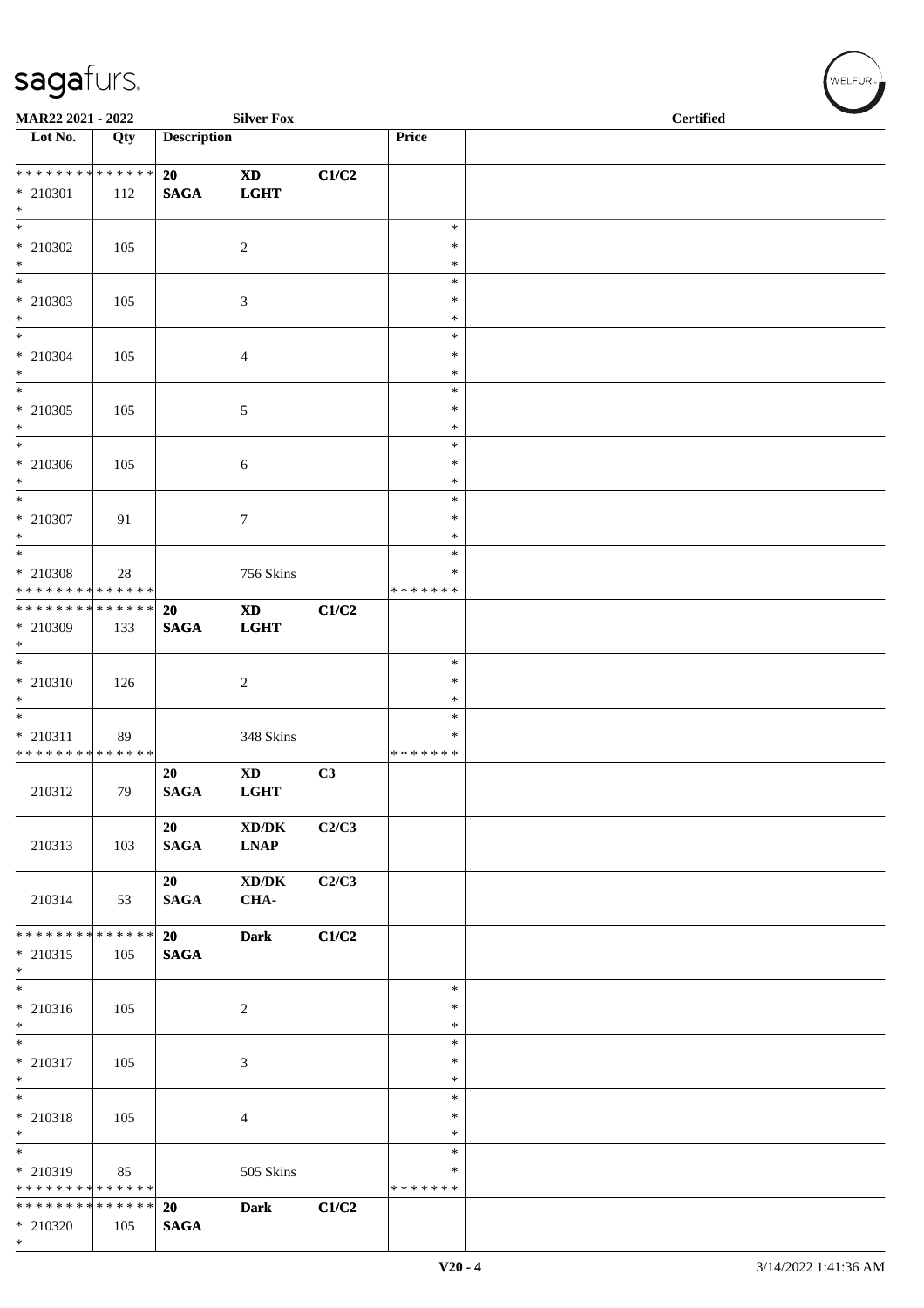| MAR22 2021 - 2022           |     |                    | <b>Silver Fox</b>                   |       |                  | <b>Certified</b> |
|-----------------------------|-----|--------------------|-------------------------------------|-------|------------------|------------------|
| Lot No.                     | Qty | <b>Description</b> |                                     |       | Price            |                  |
| $*$                         |     | 20                 | <b>Dark</b>                         | C1/C2 | $\ast$           |                  |
| $*$ 210321                  | 105 | $\mathbf{SAGA}$    |                                     |       | $\ast$           |                  |
| $\ast$                      |     |                    |                                     |       | $\ast$           |                  |
|                             |     |                    |                                     |       | $\ast$           |                  |
| * 210322                    | 105 |                    | $\mathfrak{Z}$                      |       | $\ast$<br>$\ast$ |                  |
| $*$                         |     |                    |                                     |       | $\ast$           |                  |
| $*$ 210323                  | 105 |                    | $\overline{4}$                      |       | $\ast$           |                  |
| $*$                         |     |                    |                                     |       | $\ast$           |                  |
| $\overline{\ast}$           |     |                    |                                     |       | $\ast$           |                  |
| * 210324<br>$*$             | 105 |                    | $\sqrt{5}$                          |       | $\ast$<br>$\ast$ |                  |
|                             |     |                    |                                     |       | $\ast$           |                  |
| * 210325                    | 105 |                    | $\sqrt{6}$                          |       | $\ast$           |                  |
| $*$                         |     |                    |                                     |       | $\ast$           |                  |
| * 210326                    | 105 |                    | $7\phantom{.0}$                     |       | $\ast$<br>$\ast$ |                  |
| $*$                         |     |                    |                                     |       | $\ast$           |                  |
|                             |     |                    |                                     |       | $\ast$           |                  |
| * 210327                    | 105 |                    | $\,8\,$                             |       | $\ast$           |                  |
| $*$                         |     |                    |                                     |       | $\ast$<br>$\ast$ |                  |
| * 210328                    | 105 |                    | $\overline{9}$                      |       | $\ast$           |                  |
| $*$                         |     |                    |                                     |       | $\ast$           |                  |
|                             |     |                    |                                     |       | $\ast$           |                  |
| * 210329                    | 105 |                    | 10                                  |       | $\ast$           |                  |
| $*$<br>$*$                  |     |                    |                                     |       | $\ast$<br>$\ast$ |                  |
| * 210330                    | 105 |                    | $11\,$                              |       | $\ast$           |                  |
| $*$                         |     |                    |                                     |       | $\ast$           |                  |
|                             |     |                    |                                     |       | $\ast$           |                  |
| $*$ 210331<br>$*$           | 105 |                    | 12                                  |       | $\ast$<br>$\ast$ |                  |
|                             |     |                    |                                     |       | $\ast$           |                  |
| * 210332                    | 105 |                    | 13                                  |       | $\ast$           |                  |
| $\ast$<br>$\frac{1}{1}$     |     |                    |                                     |       | $\ast$           |                  |
| * 210333                    |     |                    |                                     |       | $\ast$<br>$\ast$ |                  |
| $\ast$                      | 105 |                    | 14                                  |       | $\ast$           |                  |
| $_{*}$                      |     |                    |                                     |       | $\ast$           |                  |
| * 210334                    | 86  |                    | 1556 Skins                          |       | ∗                |                  |
| * * * * * * * * * * * * * * |     |                    |                                     |       | * * * * * * *    |                  |
| 210335                      | 112 | 20<br><b>SAGA</b>  | Dark                                | C3    |                  |                  |
|                             |     |                    |                                     |       |                  |                  |
| * * * * * * * * * * * * * * |     | 20                 | <b>Dark</b>                         | C3/C4 |                  |                  |
| $* 210336$<br>$*$           | 112 | <b>SAGA</b>        |                                     |       |                  |                  |
| $*$                         |     |                    |                                     |       | $\ast$           |                  |
| $* 210337$                  | 67  |                    | 179 Skins                           |       | $\ast$           |                  |
| * * * * * * * * * * * * * * |     |                    |                                     |       | * * * * * * *    |                  |
|                             |     | 20                 | <b>Dark</b>                         | C1/C2 |                  |                  |
| 210338                      | 108 | <b>SAGA</b>        | <b>LNAP</b>                         |       |                  |                  |
|                             |     | 20                 | <b>Dark</b>                         | C3    |                  |                  |
| 210339                      | 100 | <b>SAGA</b>        | <b>LNAP</b>                         |       |                  |                  |
|                             |     |                    |                                     |       |                  |                  |
|                             |     | 20                 | <b>Dark</b>                         | C3/C4 |                  |                  |
| 210340                      | 52  | <b>SAGA</b>        | $\ensuremath{\text{L}N\!AP}\xspace$ |       |                  |                  |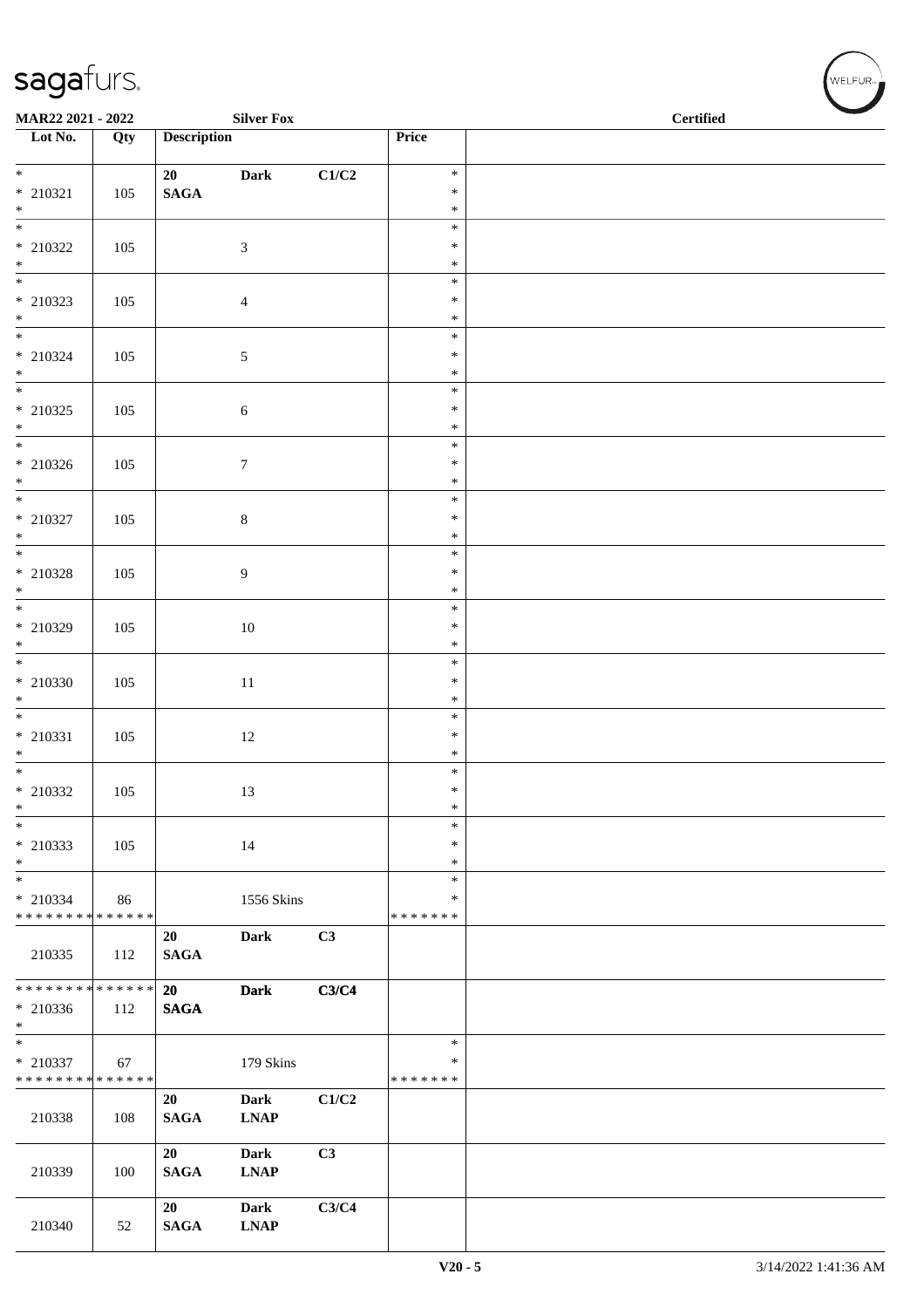| MAR22 2021 - 2022                                  |     |                       | <b>Silver Fox</b>          |       |                                   | <b>Certified</b> |  |  |
|----------------------------------------------------|-----|-----------------------|----------------------------|-------|-----------------------------------|------------------|--|--|
| $\overline{\phantom{1}}$ Lot No.                   | Qty | <b>Description</b>    |                            |       | Price                             |                  |  |  |
| * * * * * * * * * * * * * * *<br>$* 210341$<br>$*$ | 119 | 20<br><b>SAGA</b>     | <b>Dark</b><br><b>LGHT</b> | C1/C2 |                                   |                  |  |  |
| $*$ 210342<br>$*$                                  | 112 |                       | $\overline{c}$             |       | $\ast$<br>$\ast$<br>$\ast$        |                  |  |  |
| $\overline{\phantom{0}}$<br>$* 210343$<br>$*$      | 112 |                       | 3                          |       | $\ast$<br>$\ast$<br>$\ast$        |                  |  |  |
| $* 210344$<br>$*$                                  | 112 |                       | 4                          |       | $\ast$<br>$\ast$<br>$\ast$        |                  |  |  |
| $\overline{\phantom{0}}$<br>$* 210345$<br>$*$      | 112 |                       | 5                          |       | $\ast$<br>$\ast$<br>$\ast$        |                  |  |  |
| $\overline{\phantom{0}}$<br>$* 210346$<br>$*$      | 112 |                       | 6                          |       | $\ast$<br>$\ast$<br>$\ast$        |                  |  |  |
| $*$<br>$* 210347$<br>* * * * * * * * * * * * * *   | 56  |                       | 735 Skins                  |       | $\ast$<br>∗<br>* * * * * * *      |                  |  |  |
| ******** <mark>******</mark><br>$*$ 210348<br>$*$  | 112 | 20<br>$\mathbf{SAGA}$ | <b>Dark</b><br><b>LGHT</b> | C1/C2 |                                   |                  |  |  |
| $* 210349$<br>$\ast$                               | 105 |                       | $\sqrt{2}$                 |       | $\ast$<br>$\ast$<br>$\ast$        |                  |  |  |
| * 210350<br>$\ast$                                 | 105 |                       | 3                          |       | $\ast$<br>$\ast$<br>$\ast$        |                  |  |  |
| $* 210351$<br>$*$<br>$\overline{\phantom{0}}$      | 105 |                       | 4                          |       | $\ast$<br>$\ast$<br>$\ast$        |                  |  |  |
| $*$ 210352<br>$\ast$                               | 105 |                       | 5                          |       | $\ast$<br>$\ast$<br>$\ast$        |                  |  |  |
| $*$<br>* 210353<br>$*$<br>$\frac{1}{*}$            | 105 |                       | $\sqrt{6}$                 |       | $\ast$<br>$\ast$<br>$\ast$        |                  |  |  |
| * 210354<br>$*$                                    | 105 |                       | $\boldsymbol{7}$           |       | $\ast$<br>$\ast$<br>$\ast$        |                  |  |  |
| $\ast$<br>$*$ 210355<br>$*$<br>$\overline{\ }$     | 105 |                       | $\,8\,$                    |       | ∗<br>$\ast$<br>$\ast$             |                  |  |  |
| * 210356<br>$\ast$<br>$\overline{\ast}$            | 105 |                       | 9                          |       | $\ast$<br>$\ast$<br>∗             |                  |  |  |
| $* 210357$<br>* * * * * * * * * * * * * *          | 93  |                       | 1045 Skins                 |       | $\ast$<br>$\ast$<br>* * * * * * * |                  |  |  |
| 210358                                             | 73  | 20<br>$\mathbf{SAGA}$ | <b>Dark</b><br><b>LGHT</b> | C3    |                                   |                  |  |  |
| ******** <mark>******</mark><br>$* 210359$<br>$*$  | 105 | 20<br><b>SAGA</b>     | <b>Dark</b><br><b>LGHT</b> | C3/C4 |                                   |                  |  |  |
| $*$<br>$* 210360$<br>$*$                           | 105 |                       | $\overline{c}$             |       | $\ast$<br>$\ast$<br>$\ast$        |                  |  |  |

 $(\forall ELFUR$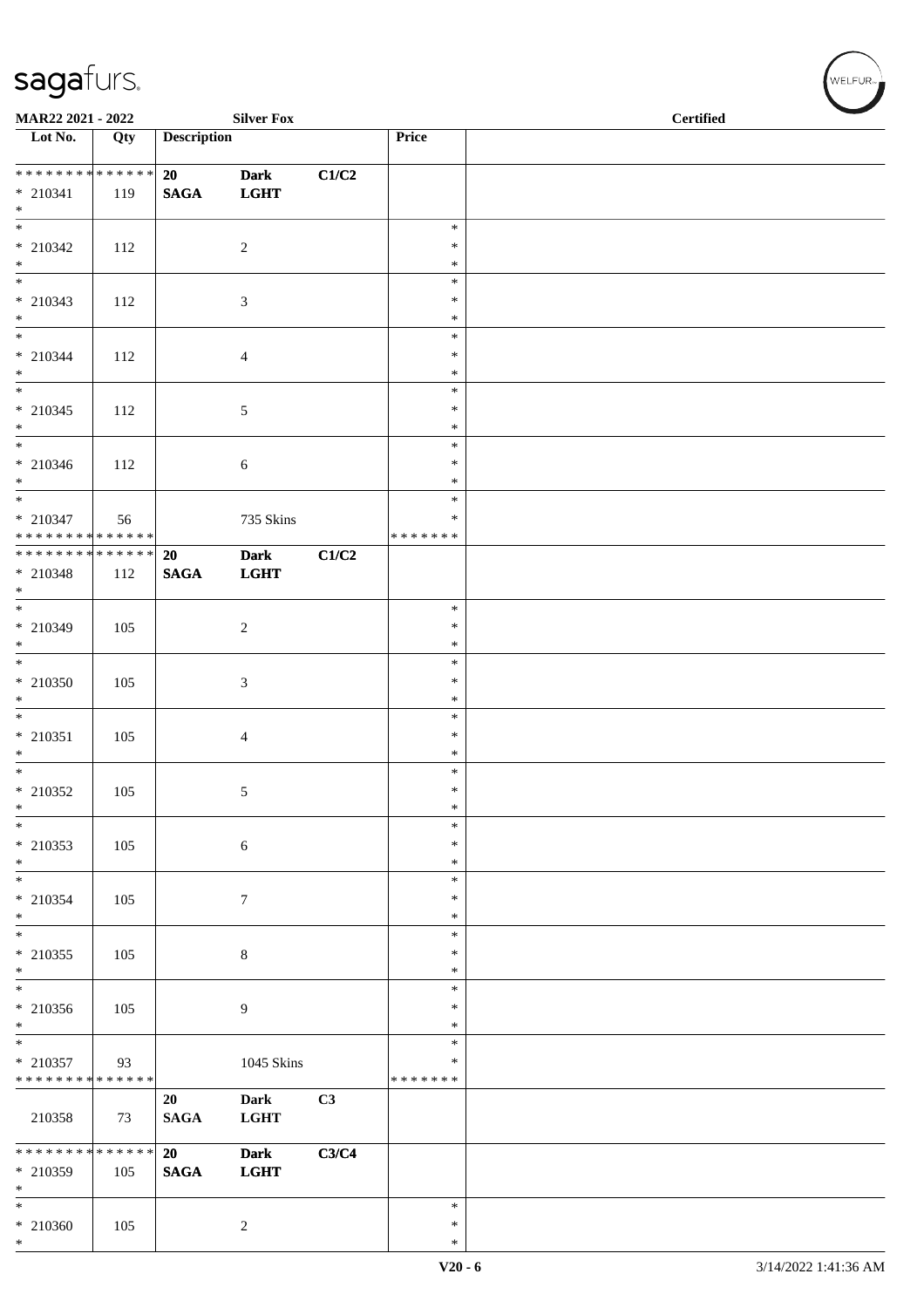| MAR22 2021 - 2022                                                          |              |                       | <b>Silver Fox</b>           |       |                                 | <b>Certified</b> |
|----------------------------------------------------------------------------|--------------|-----------------------|-----------------------------|-------|---------------------------------|------------------|
| Lot No.                                                                    | Qty          | <b>Description</b>    |                             |       | Price                           |                  |
| $\ast$<br>$* 210361$<br>* * * * * * * * * * * * * *                        | 100          | 20<br><b>SAGA</b>     | <b>Dark</b><br><b>LGHT</b>  | C3/C4 | $\ast$<br>∗<br>* * * * * * *    |                  |
| 210362                                                                     | 78           | 20<br>$\mathbf{SAGA}$ | <b>Dark</b><br><b>LGHT</b>  | C3/C4 |                                 |                  |
| * * * * * * * * * * * * * *<br>$* 210363$<br>$*$                           | 112          | 20<br>$\mathbf{SAGA}$ | <b>DK/MED</b><br><b>BRH</b> | C1/C2 |                                 |                  |
| $\ast$<br>$* 210364$<br>* * * * * * * * * * * * * *                        | 32           |                       | 144 Skins                   |       | $\ast$<br>∗<br>* * * * * * *    |                  |
| * * * * * * * * * * * * * * *<br>$* 210365$<br>$*$                         | 105          | 20<br>$\mathbf{SAGA}$ | <b>MED</b>                  | C1/C2 |                                 |                  |
| $*$<br>$* 210366$<br>$*$                                                   | 105          |                       | $\overline{c}$              |       | $\ast$<br>$\ast$<br>$\ast$      |                  |
| $*$<br>$* 210367$<br>$\ast$                                                | 105          |                       | 3                           |       | $\ast$<br>$\ast$<br>$\ast$      |                  |
| $\overline{\phantom{0}}$<br>* 210368<br>$\ast$                             | 105          |                       | 4                           |       | $\ast$<br>$\ast$<br>$\ast$      |                  |
| $\overline{\ast}$<br>* 210369<br>$*$                                       | 105          |                       | 5                           |       | $\ast$<br>$\ast$<br>$\ast$      |                  |
| $*$<br>$* 210370$<br>$*$                                                   | 105          |                       | 6                           |       | $\ast$<br>$\ast$<br>$\ast$      |                  |
| $*$<br>$*$ 210371<br>$*$                                                   | 105          |                       | $\tau$                      |       | $\ast$<br>$\ast$<br>$\ast$      |                  |
| $*$<br>* 210372<br>$\ast$<br>$\ast$                                        | 105          |                       | 8                           |       | $\ast$<br>$\ast$<br>∗<br>$\ast$ |                  |
| * 210373<br>$\ast$<br>$\overline{\ast}$                                    | 105          |                       | 9                           |       | $\ast$<br>$\ast$<br>$\ast$      |                  |
| $* 210374$<br>* * * * * * * * * * * * * *                                  | 105          |                       | <b>1050 Skins</b>           |       | ∗<br>* * * * * * *              |                  |
| * * * * * * * * * * * * * *<br>* 210375<br>$*$<br>$\overline{\phantom{0}}$ | 112          | 20<br><b>SAGA</b>     | <b>MED</b>                  | C3    | $\ast$                          |                  |
| $* 210376$<br>$*$<br>$\overline{\phantom{0}}$                              | 105          |                       | $\overline{c}$              |       | $\ast$<br>$\ast$<br>$\ast$      |                  |
| $*$ 210377<br>$*$<br>$*$                                                   | 105          |                       | 3                           |       | ∗<br>$\ast$<br>$\ast$           |                  |
| * 210378<br>* * * * * * * * * * * * * * *<br>* * * * * * * *               | 81<br>****** | 20                    | 403 Skins<br><b>MED</b>     | C1/C2 | $\ast$<br>* * * * * * *         |                  |
| * 210379<br>$*$<br>$*$                                                     | 119          | <b>SAGA</b>           | <b>LGHT</b>                 |       | $\ast$                          |                  |
| $*$ 210380<br>$*$                                                          | 112          |                       | $\overline{c}$              |       | $\ast$<br>$\ast$                |                  |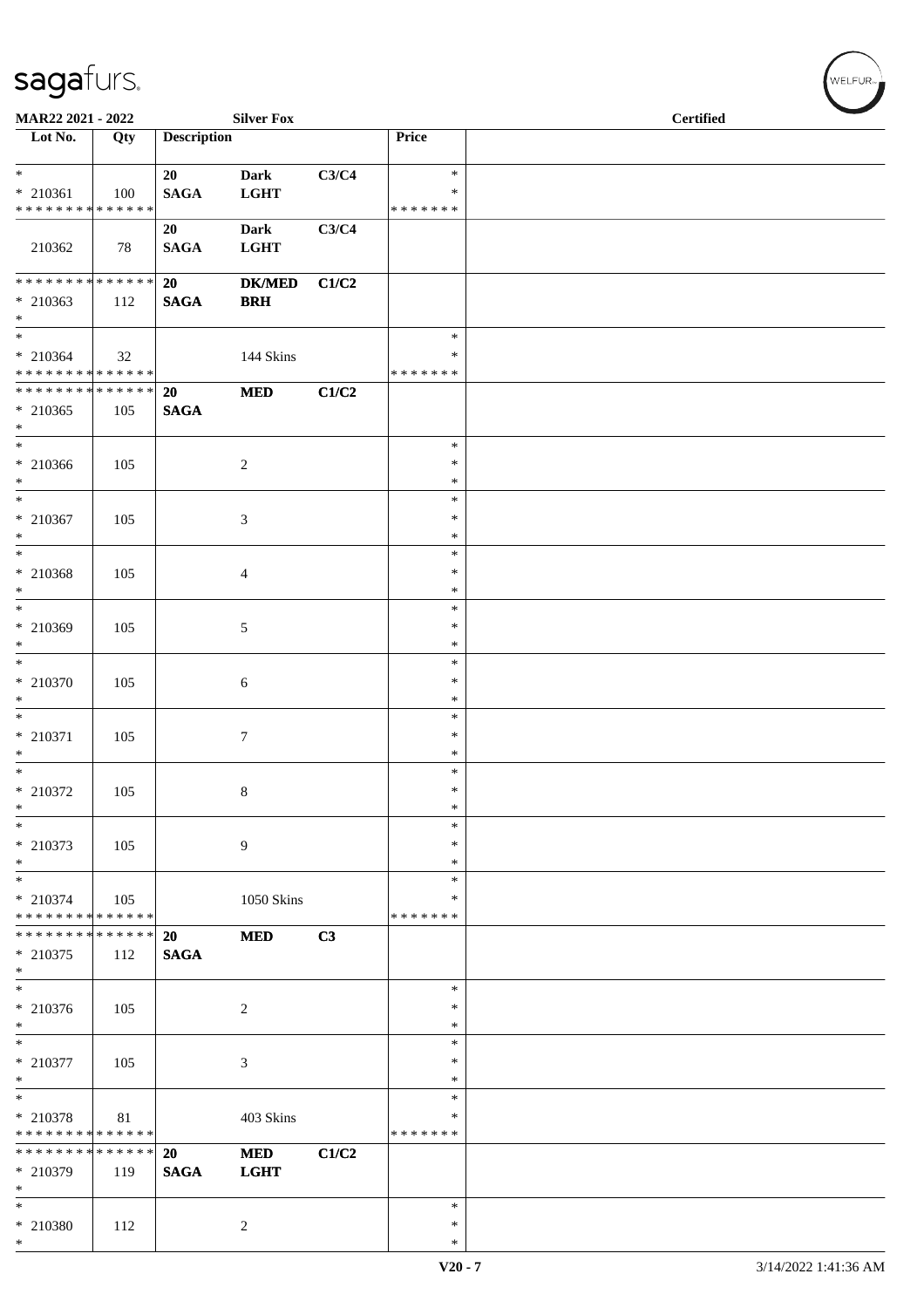| MAR22 2021 - 2022                          |                    |                    | <b>Silver Fox</b>      |       |                    | <b>Certified</b> |
|--------------------------------------------|--------------------|--------------------|------------------------|-------|--------------------|------------------|
| Lot No.                                    | Qty                | <b>Description</b> |                        |       | Price              |                  |
|                                            |                    |                    |                        |       |                    |                  |
| $*$                                        |                    | 20                 | <b>MED</b>             | C1/C2 | $\ast$             |                  |
| * 210381<br>$*$                            | 112                | <b>SAGA</b>        | <b>LGHT</b>            |       | $\ast$<br>$\ast$   |                  |
|                                            |                    |                    |                        |       | $\ast$             |                  |
| * 210382                                   | 61                 |                    | 404 Skins              |       | ∗                  |                  |
| * * * * * * * * <mark>* * * * * * *</mark> |                    |                    |                        |       | * * * * * * *      |                  |
| * * * * * * * * * * * * * *                |                    |                    | <b>IDENTICAL</b>       |       |                    |                  |
| * 210383                                   | 112                |                    |                        |       |                    |                  |
| $*$<br>$\overline{\phantom{0}}$            |                    |                    |                        |       |                    |                  |
|                                            |                    |                    |                        |       | $\ast$<br>*        |                  |
| * 210384<br>* * * * * * * * * * * * * *    | 112                |                    | 224 Skins              |       | *******            |                  |
| * * * * * * * * <mark>* * * * * * *</mark> |                    | <b>20</b>          | <b>MED</b>             | C1/C2 |                    |                  |
| * 210385                                   | 105                | <b>SAGA</b>        | <b>LGHT</b>            |       |                    |                  |
| $*$                                        |                    |                    |                        |       |                    |                  |
| $*$                                        |                    |                    |                        |       | $\ast$             |                  |
| * 210386                                   | 30                 |                    | 135 Skins              |       | ∗                  |                  |
| * * * * * * * * * * * * * *                |                    |                    |                        |       | *******            |                  |
|                                            |                    | 20                 | <b>MED</b>             | C3    |                    |                  |
| 210387                                     | 46                 | <b>SAGA</b>        | <b>LGHT</b>            |       |                    |                  |
|                                            |                    | 20                 | <b>MED</b>             | C3/C4 |                    |                  |
| 210388                                     | 112                | <b>SAGA</b>        | <b>LGHT</b>            |       |                    |                  |
|                                            |                    |                    |                        |       |                    |                  |
|                                            |                    | 20                 | <b>MED</b>             | C2/C3 |                    |                  |
| 210389                                     | 69                 | <b>SAGA</b>        | <b>BRH</b>             |       |                    |                  |
|                                            |                    |                    |                        |       |                    |                  |
| 210390                                     |                    | 20                 | MED/PAL C2/C3<br>CHA-  |       |                    |                  |
|                                            | 36                 | <b>SAGA</b>        |                        |       |                    |                  |
|                                            |                    | 20                 | <b>PALE</b>            | C3    |                    |                  |
| 210391                                     | 101                | <b>SAGA</b>        |                        |       |                    |                  |
|                                            |                    |                    |                        |       |                    |                  |
| * * * * * * * * * * * * * * *              |                    | <b>20</b>          | <b>PALE</b>            | C1/C2 |                    |                  |
| * 210392                                   | 119                | <b>SAGA</b>        | <b>LGHT</b>            |       |                    |                  |
| $\ast$<br>$\ast$                           |                    |                    |                        |       | $\ast$             |                  |
| * 210393                                   | 112                |                    | $\overline{2}$         |       | $\ast$             |                  |
| $*$                                        |                    |                    |                        |       | $\ast$             |                  |
| $*$                                        |                    |                    |                        |       | $\ast$             |                  |
| * 210394                                   | 112                |                    | 3                      |       | $\ast$             |                  |
| $*$                                        |                    |                    |                        |       | $\ast$             |                  |
| $*$                                        |                    |                    |                        |       | $\ast$             |                  |
| * 210395<br>* * * * * * * *                | 112<br>* * * * * * |                    | 455 Skins              |       | *<br>* * * * * * * |                  |
|                                            |                    | 20                 | <b>PALE</b>            | C3    |                    |                  |
| 210396                                     | 50                 | <b>SAGA</b>        | <b>LGHT</b>            |       |                    |                  |
|                                            |                    |                    |                        |       |                    |                  |
| * * * * * * * * * * * * * *                |                    | 20                 | <b>PALE</b>            | C2/C3 |                    |                  |
| * 210397                                   | 105                | <b>SAGA</b>        | <b>BRH</b>             |       |                    |                  |
| $*$<br>$*$                                 |                    |                    |                        |       |                    |                  |
|                                            |                    |                    |                        |       | $\ast$<br>∗        |                  |
| * 210398<br>* * * * * * * * * * * * * *    | 22                 |                    | 127 Skins              |       | * * * * * * *      |                  |
|                                            |                    | 20                 | $\bold{XP}$            | C3    |                    |                  |
| 210399                                     | 72                 | <b>SAGA</b>        |                        |       |                    |                  |
|                                            |                    |                    |                        |       |                    |                  |
|                                            |                    | 20                 | $\mathbf{X}\mathbf{P}$ | C3/C4 |                    |                  |
| 210400                                     | 62                 | <b>SAGA</b>        |                        |       |                    |                  |

WELFUR<sub><sup>N</sup></sub>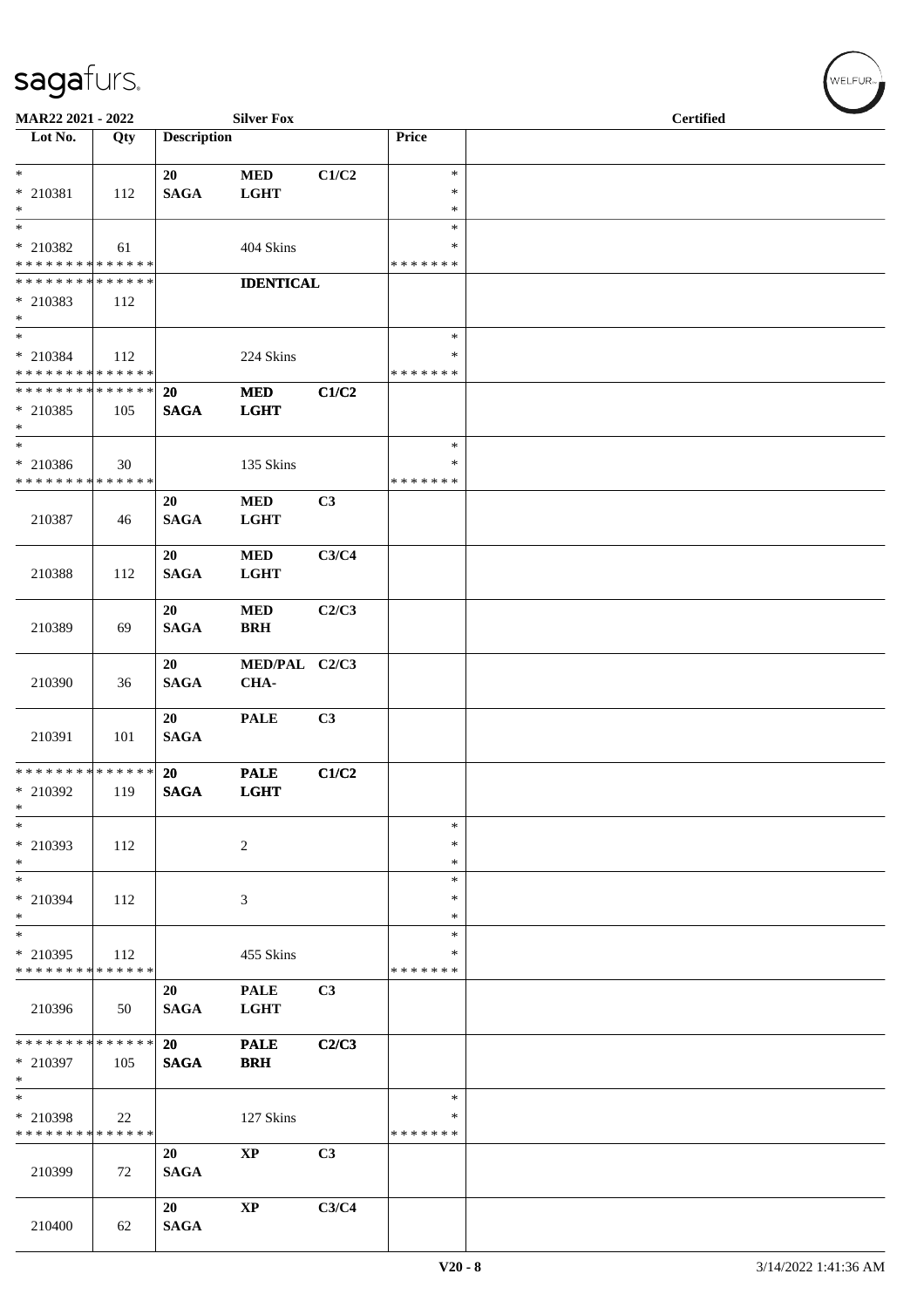| MAR22 2021 - 2022                                                       |     |                          | <b>Silver Fox</b>                           |                      |                                   | <b>Certified</b> |  |  |
|-------------------------------------------------------------------------|-----|--------------------------|---------------------------------------------|----------------------|-----------------------------------|------------------|--|--|
| Lot No.                                                                 | Qty | <b>Description</b>       |                                             |                      | Price                             |                  |  |  |
| 210401                                                                  | 111 | 20<br><b>SAGA</b>        | $\mathbf{XP}$<br><b>LGHT</b>                | C1/C2                |                                   |                  |  |  |
| 210402                                                                  | 51  | 20<br><b>SAGA</b>        | $\bold{XP}$<br><b>LGHT</b>                  | C3                   |                                   |                  |  |  |
| * * * * * * * * * * * * * *<br>$*$ 210403<br>$\ast$                     | 112 | 20<br><b>SAGA</b>        | $\bold{XP}$<br>BRH                          | C2/C3                |                                   |                  |  |  |
| $\ast$<br>$* 210404$<br>* * * * * * * * * * * * * *                     | 60  |                          | 172 Skins                                   |                      | $\ast$<br>∗<br>* * * * * * *      |                  |  |  |
| 210405                                                                  | 38  | 20<br>IA                 | $\mathbf{X}\mathbf{D}$<br>COR1              | C1/C2                |                                   |                  |  |  |
| 210406                                                                  | 89  | $20\,$<br>IA             | $\mathbf{X}\mathbf{D}$<br>COR1              | C2/C3                |                                   |                  |  |  |
| 210407                                                                  | 78  | 20<br>IA                 | $\bold{X}\bold{D}/\bold{D}\bold{K}$<br>COR1 | C2/C3                |                                   |                  |  |  |
| 210408                                                                  | 54  | 20<br>IA                 | PAL/XP<br>COR1                              | C2/C3                |                                   |                  |  |  |
| 210409                                                                  | 48  | 20<br><b>SROY</b>        | 2XD<br><b>LNAP</b>                          | C1/C2                |                                   |                  |  |  |
| 210410                                                                  | 88  | 20<br><b>SROY</b>        | 2XD/XD                                      | C1/C2                |                                   |                  |  |  |
| * * * * * * * * * * * * * *<br>$* 210411$<br>$\ast$                     | 105 | 20<br><b>SROY</b>        | $\mathbf{X}\mathbf{D}$<br>SLK               | C1/C2                |                                   |                  |  |  |
| $\ast$<br>$* 210412$<br>* * * * * * * * * * * * * *                     | 42  |                          | 147 Skins                                   |                      | $\ast$<br>$\ast$<br>* * * * * * * |                  |  |  |
| * * * * * * * * * * * * * *<br>$* 210413$<br>$*$                        | 98  | <b>20</b><br><b>SROY</b> | $\mathbf{X}\mathbf{D}$<br>SLK               | C1/C2                |                                   |                  |  |  |
| $*$<br>$* 210414$<br>* * * * * * * * * * * * * *                        | 87  |                          | 185 Skins                                   |                      | $\ast$<br>∗<br>* * * * * * *      |                  |  |  |
| * * * * * * * * * * * * * *<br>$* 210415$<br>$\ast$                     | 112 | <b>20</b><br><b>SROY</b> | <b>XD</b><br>SLK                            | C1/C2<br><b>LGHT</b> |                                   |                  |  |  |
| $\overline{\phantom{a}^*}$<br>$* 210416$<br>* * * * * * * * * * * * * * | 40  |                          | 152 Skins                                   |                      | $\ast$<br>∗<br>* * * * * * *      |                  |  |  |
| * * * * * * * * * * * * * *<br>$* 210417$<br>$*$                        | 112 | 20<br><b>SROY</b>        | <b>XD</b><br><b>SILK</b>                    | C1/C2<br><b>LGHT</b> |                                   |                  |  |  |
| $\ast$<br>$* 210418$<br>$\ast$                                          | 105 |                          | $\overline{c}$                              |                      | $\ast$<br>$\ast$<br>$\ast$        |                  |  |  |
| $\ast$<br>$* 210419$<br>* * * * * * * * * * * * * *                     | 76  |                          | 293 Skins                                   |                      | $\ast$<br>∗<br>* * * * * * *      |                  |  |  |
| 210420                                                                  | 66  | 20<br><b>SROY</b>        | $\mathbf{X}\mathbf{D}$                      | C1/C2                |                                   |                  |  |  |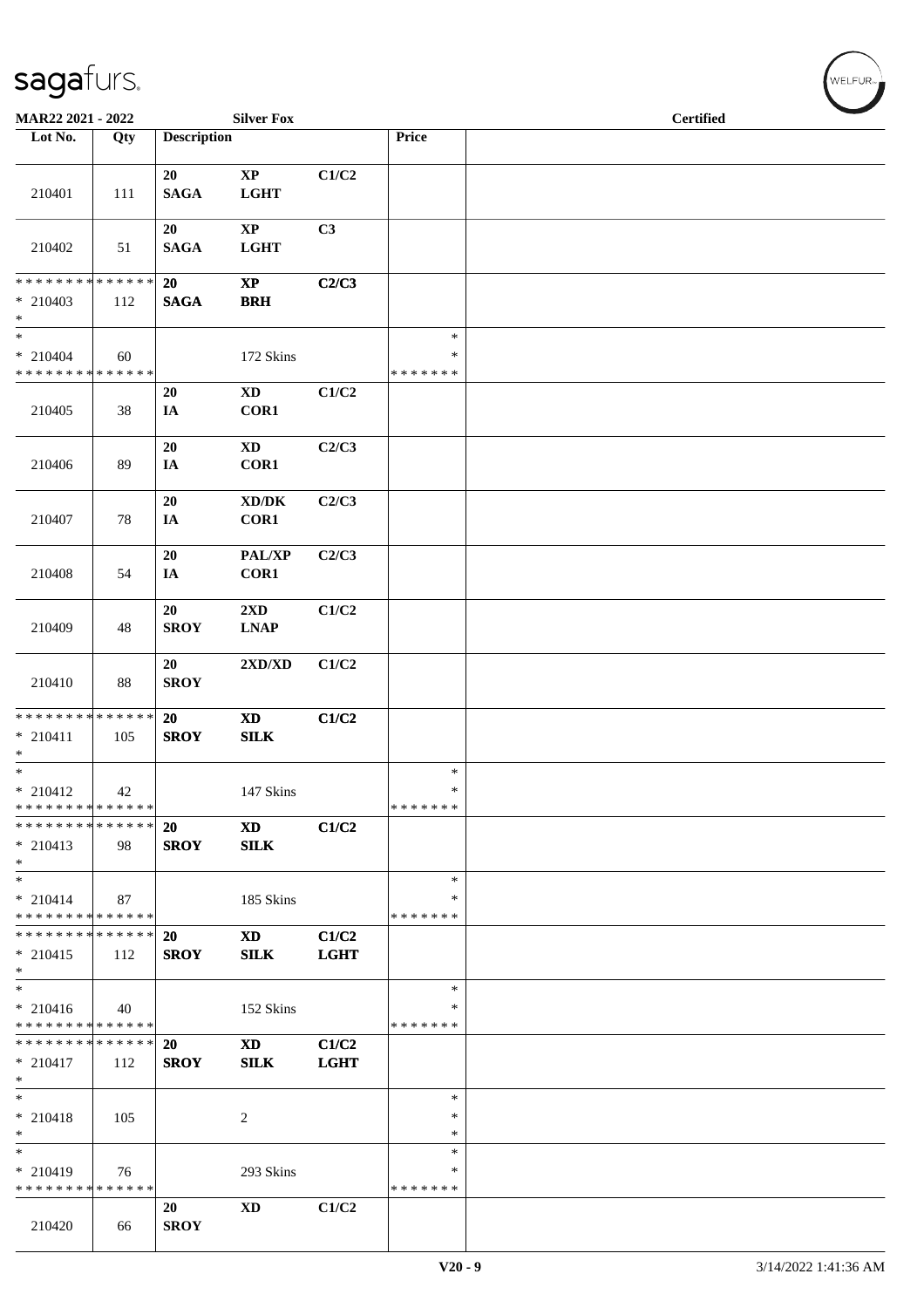| MAR22 2021 - 2022                                     |     |                    | <b>Silver Fox</b>                                                    |                      |                                   | <b>Certified</b> |
|-------------------------------------------------------|-----|--------------------|----------------------------------------------------------------------|----------------------|-----------------------------------|------------------|
| Lot No.                                               | Qty | <b>Description</b> |                                                                      |                      | Price                             |                  |
| 210421                                                | 51  | 20<br><b>SROY</b>  | $\mathbf{X}\mathbf{D}$<br>$\mathbf{L}\mathbf{N}\mathbf{A}\mathbf{P}$ | C1/C2                |                                   |                  |
| ******** <mark>******</mark><br>$* 210422$<br>$*$     | 105 | 20<br><b>SROY</b>  | $\mathbf{X}\mathbf{D}$<br><b>LNAP</b>                                | C1/C2                |                                   |                  |
| $\ast$<br>$* 210423$<br>* * * * * * * * * * * * * *   | 53  |                    | 158 Skins                                                            |                      | $\ast$<br>$\ast$<br>* * * * * * * |                  |
| 210424                                                | 75  | 20<br><b>SROY</b>  | $\mathbf{X}\mathbf{D}$<br>$_{\rm LGHT}$                              | C1/C2                |                                   |                  |
| 210425                                                | 80  | 20<br><b>SROY</b>  | $\bold{X}\bold{D}/\bold{D}\bold{K}$<br><b>LNAP</b>                   | C2/C3                |                                   |                  |
| 210426                                                | 105 | 20<br><b>SROY</b>  | <b>Dark</b><br><b>SILK</b>                                           | C1/C2                |                                   |                  |
| * * * * * * * * * * * * * * *<br>$* 210427$<br>$\ast$ | 98  | 20<br><b>SROY</b>  | <b>Dark</b><br>SLK                                                   | C1/C2                |                                   |                  |
| $\ast$<br>$* 210428$<br>$\ast$                        | 98  |                    | $\overline{c}$                                                       |                      | $\ast$<br>$\ast$<br>$\ast$        |                  |
| $\ast$<br>* 210429<br>$\ast$                          | 98  |                    | $\boldsymbol{\mathfrak{Z}}$                                          |                      | $\ast$<br>$\ast$<br>$\ast$        |                  |
| $\ast$<br>$* 210430$<br>$\ast$                        | 98  |                    | $\overline{4}$                                                       |                      | $\ast$<br>$\ast$<br>$\ast$        |                  |
| $\overline{\phantom{0}}$<br>$* 210431$<br>$\ast$      | 98  |                    | $\sqrt{5}$                                                           |                      | $\ast$<br>$\ast$<br>$\ast$        |                  |
| $\overline{\phantom{a}^*}$<br>$*$ 210432<br>$\ast$    | 98  |                    | 6                                                                    |                      | $\ast$<br>$\ast$<br>$\ast$        |                  |
| $\ast$<br>$*$ 210433<br>$\ast$                        | 98  |                    | $\boldsymbol{7}$                                                     |                      | $\ast$<br>$\ast$<br>$\ast$        |                  |
| $\ast$<br>$* 210434$<br>* * * * * * * * * * * * * *   | 84  |                    | 770 Skins                                                            |                      | $\ast$<br>∗<br>* * * * * * *      |                  |
| 210435                                                | 105 | 20<br><b>SROY</b>  | <b>Dark</b><br>SILK                                                  | C1/C2<br><b>LGHT</b> |                                   |                  |
| 210436                                                | 71  | 20<br><b>SROY</b>  | <b>Dark</b>                                                          | C1/C2                |                                   |                  |
| 210437                                                | 103 | 20<br><b>SROY</b>  | <b>Dark</b><br><b>LNAP</b>                                           | C1/C2                |                                   |                  |
| * * * * * * * * * * * * * *<br>$* 210438$<br>$\ast$   | 98  | 20<br><b>SROY</b>  | $\bf MED$<br><b>SILK</b>                                             | C1/C2                |                                   |                  |
| $\overline{\phantom{1}}$<br>$* 210439$<br>$\ast$      | 98  |                    | $\sqrt{2}$                                                           |                      | $\ast$<br>$\ast$<br>$\ast$        |                  |
| $\ast$<br>$* 210440$<br>* * * * * * * * * * * * * *   | 98  |                    | 294 Skins                                                            |                      | $\ast$<br>∗<br>* * * * * * *      |                  |

 $(\forall ELFUR_{\approx})$